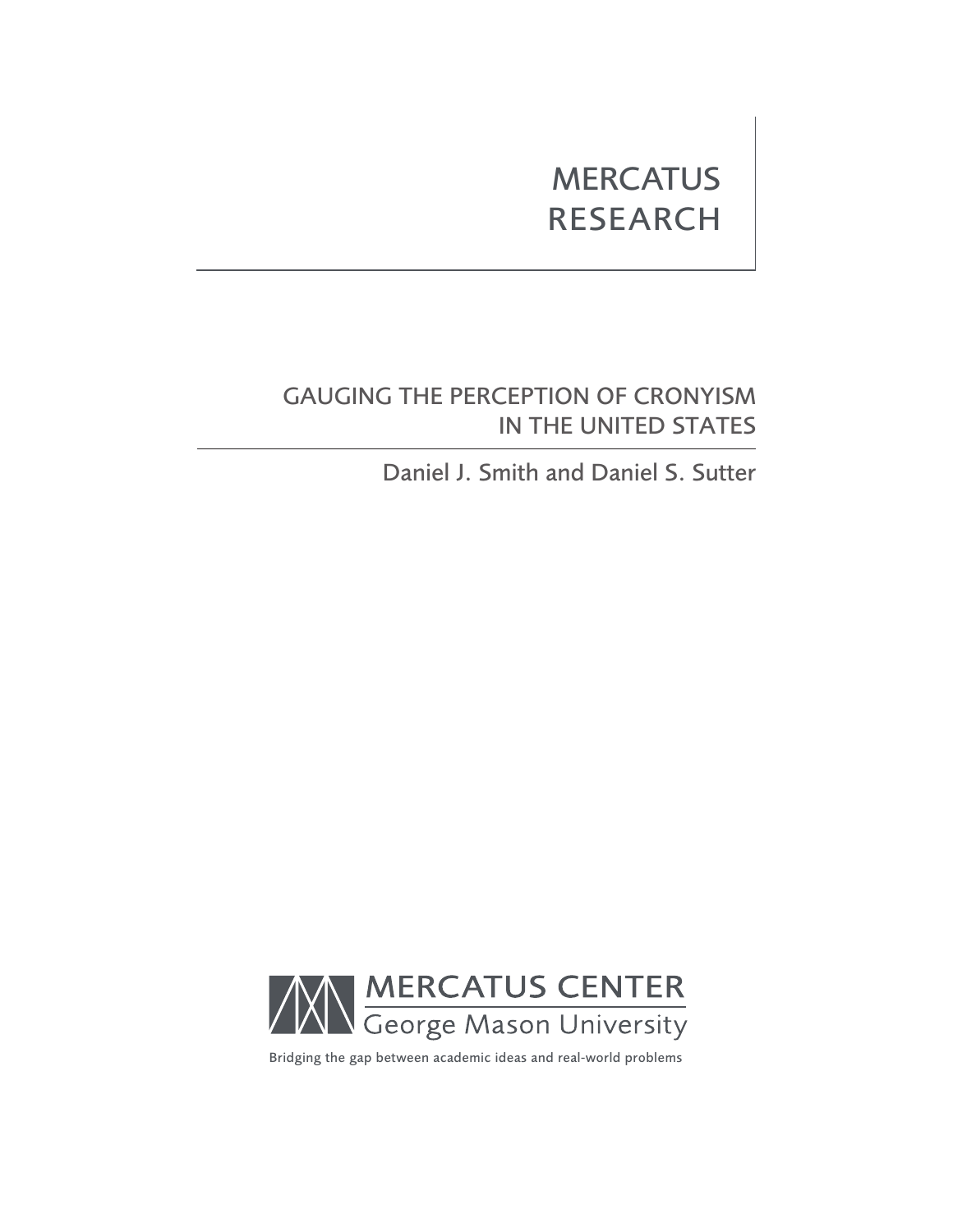### ABOUT THE MERCATUS CENTER AT GEORGE MASON UNIVERSITY

The Mercatus Center at George Mason University is the world's premier university source for market-oriented ideas—bridging the gap between academic ideas and real-world problems.

A university-based research center, Mercatus advances knowledge about how markets work to improve people's lives by training graduate students, conducting research, and applying economics to offer solutions to society's most pressing problems.

Our mission is to generate knowledge and understanding of the institutions that affect the freedom to prosper and to find sustainable solutions that overcome the barriers preventing individuals from living free, prosperous, and peaceful lives.

Founded in 1980, the Mercatus Center is located on George Mason University's Arlington campus.

www.mercatus.org

Copyright 2012 © by Daniel J. Smith, Daniel S. Sutter, and the Mercatus Center at George Mason University

Mercatus Center George Mason University 3351 North Fairfax Drive, 4th Floor Arlington, VA 22201-4433 (703) 993-4930 mercatus.org

Release date: October 17, 2012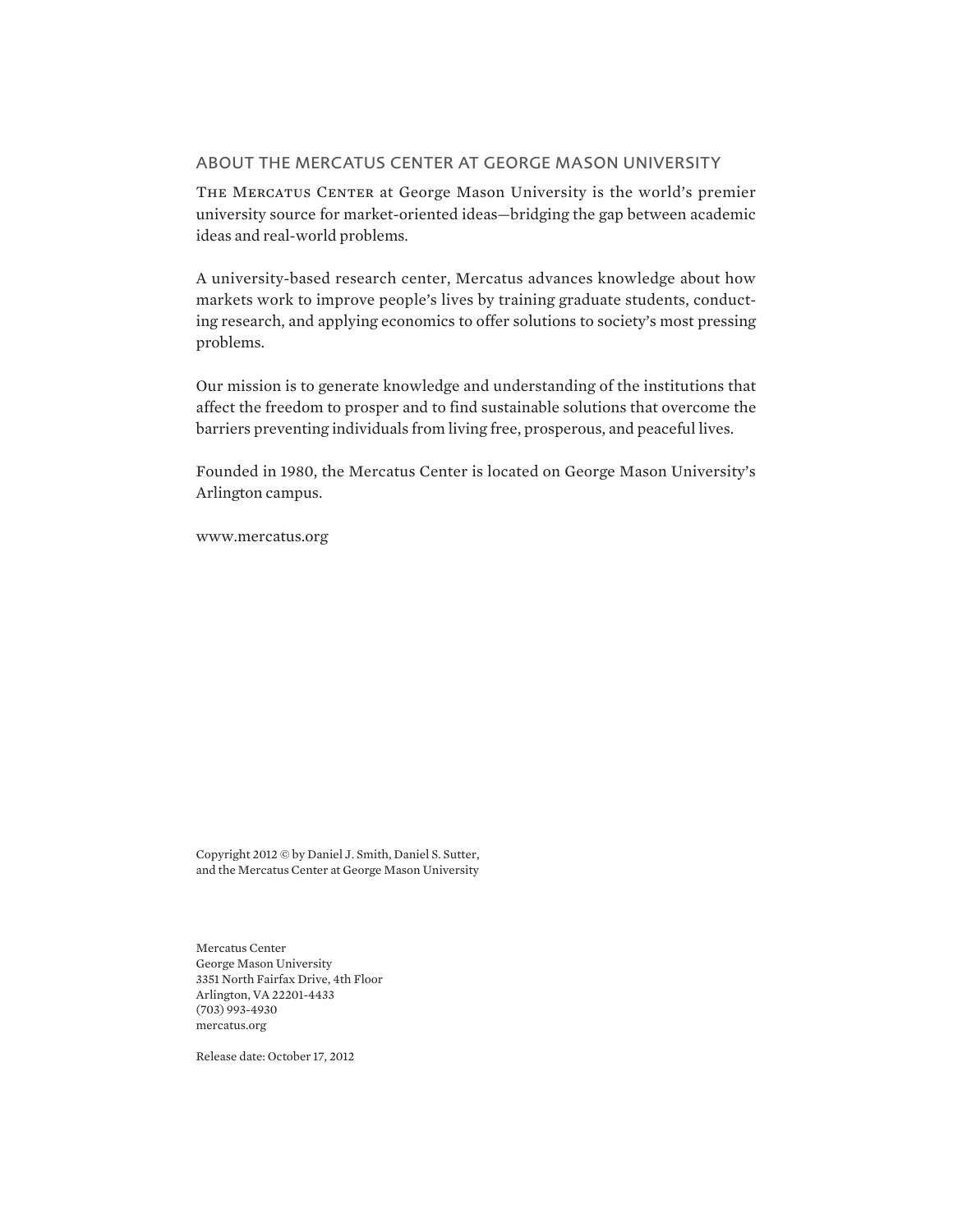### ABOUT THE AUTHORS

Daniel J. Smith is an assistant professor of economics at the Manuel H. Johnson Center for Political Economy at Troy University and an adjunct scholar at the Mackinac Center for Public Policy. He received his PhD in economics from George Mason University in 2011 and a BBA in economics, banking & finance, and business management from Northwood University in 2007.

DANIEL S. SUTTER is the Charles G. Koch Professor of Economics with the Manuel H. Johnson Center for Political Economy at Troy University and a senior affiliated scholar with the Mercatus Center. His research interests include the societal impacts of extreme weather, the economics of the news media, the markets for economists and economic research, environmental regulation, and constitutional economics. Sutter has published over 85 articles in scholarly journals in economics, atmospheric sciences, civil engineering, and political science. He has co-authored with Kevin Simmons two books on the societal impacts of tornadoes.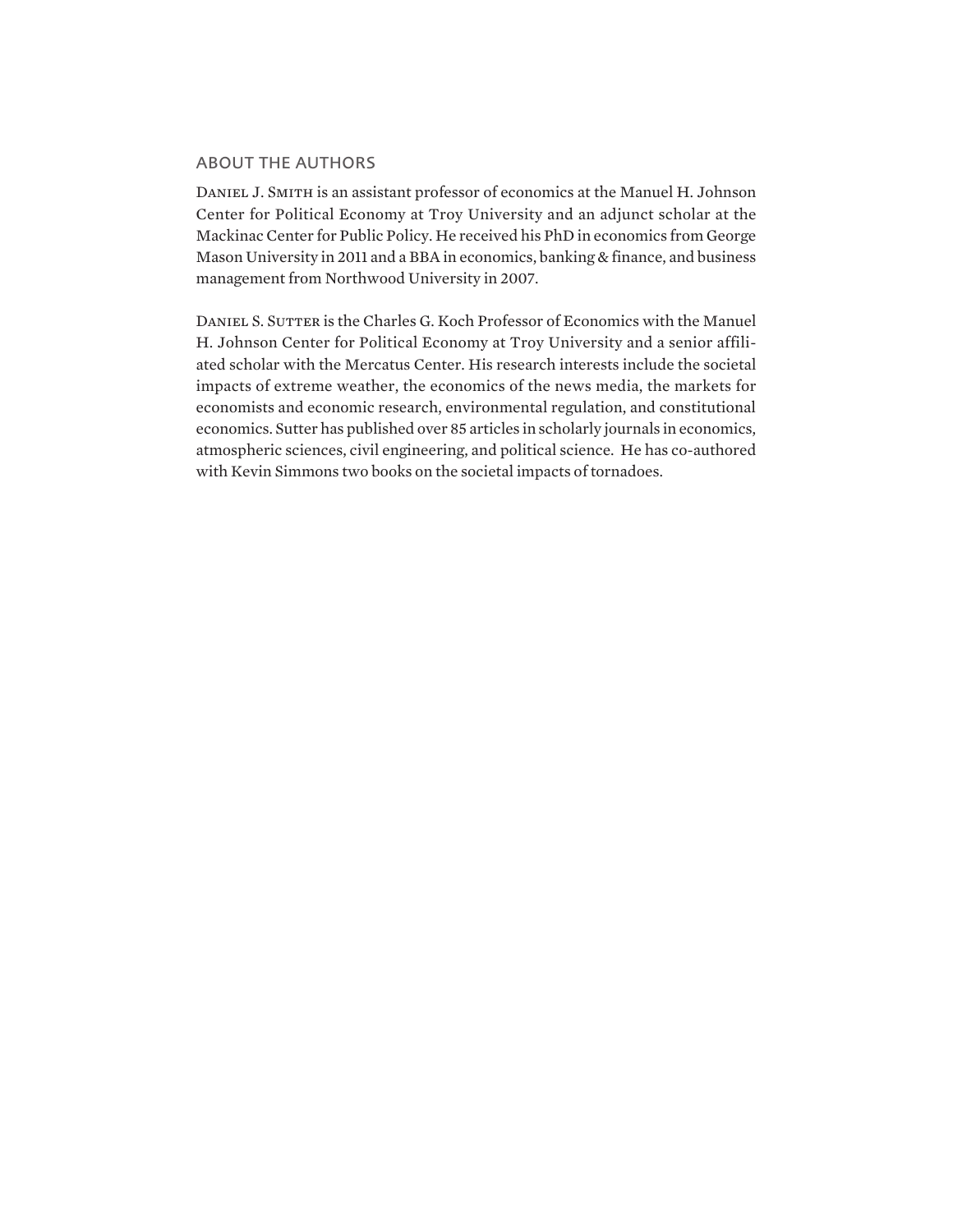# ABSTRACT

Cronyism is ubiquitous across all political systems. Whenever political actors intervene in economic affairs, they provide the incentive for businesses to take legal (cronyism) and/or illegal (corruption) action to ensure that political actors intervene in their favor. Yet only recently have economists started to seriously study cronyism and its prevalence and economic impact. The lack of scholarly work is largely because cronyism, like corruption, is notoriously difficult to measure, and unlike corruption, cronyism is not illegal, making it even more difficult to define and measure because there are no court or indictment records. This paper surveys the research on cronyism and the available methods of measuring it—in particular, using surveys to measure the perception of cronyism. We also make suggestions for improving our measurements of cronyism.

*JEL* codes: D72; D73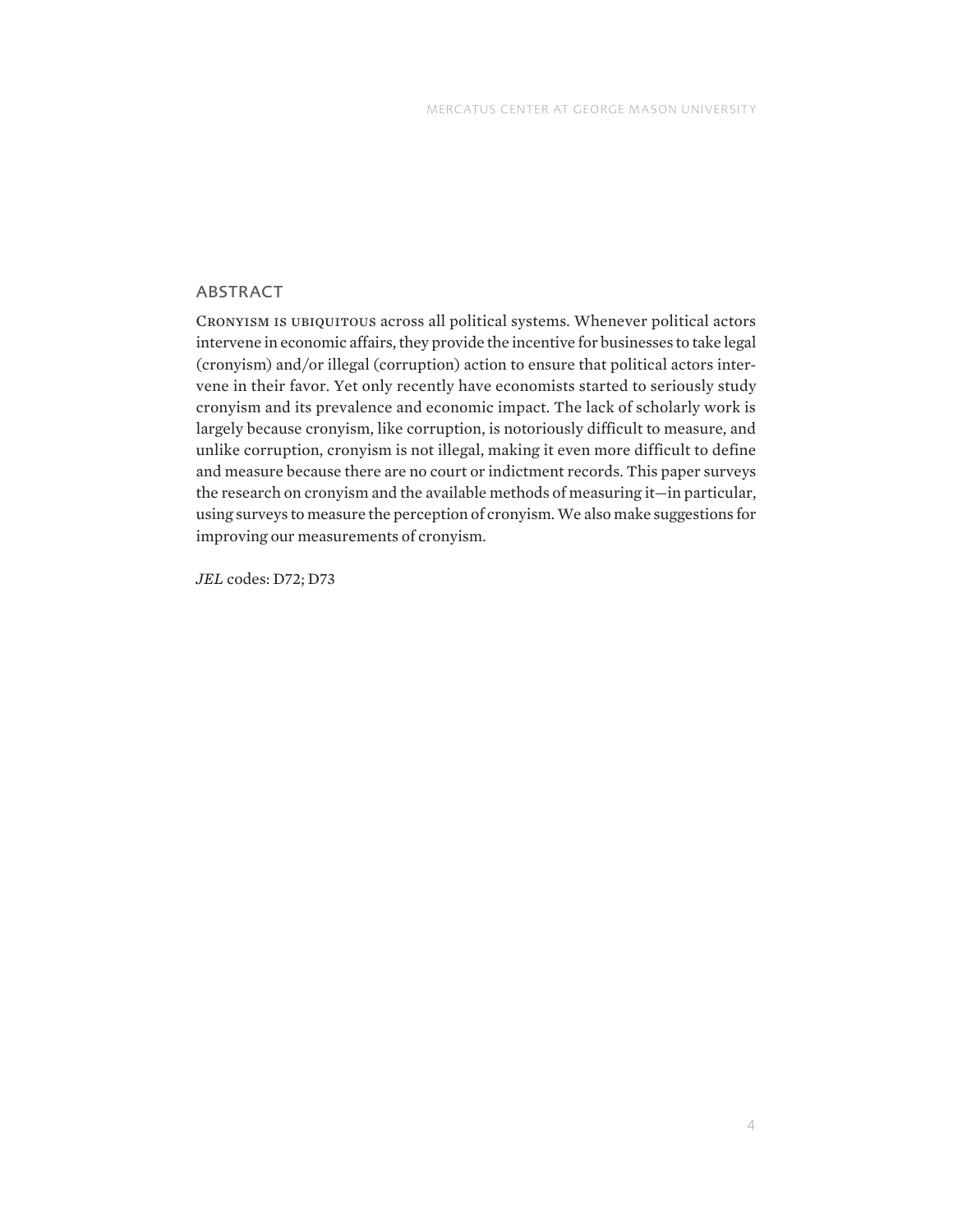*Merchants and master manufacturers are . . . the two classes of people who commonly employ the largest capitals, and who by their wealth draw to themselves the greatest share of the publick consideration . . . The interest of the dealers, however, in any particular branch of trade or manufactures, is always in some respects different from, and even opposite to, that of the publick . . . The proposal of any new law or regulation of commerce which comes from this order, ought always to be listened to with great precaution, and ought never to be adopted till after having been long and carefully examined, not only with the most scrupulous, but with the most suspicious attention. It comes from an order of men, whose interest is never exactly the same with that of the publick, and who accordingly have, upon many occasions, both deceived and oppressed it.*

–Adam Smith, *An Inquiry Into the Nature of the Wealth of Nations*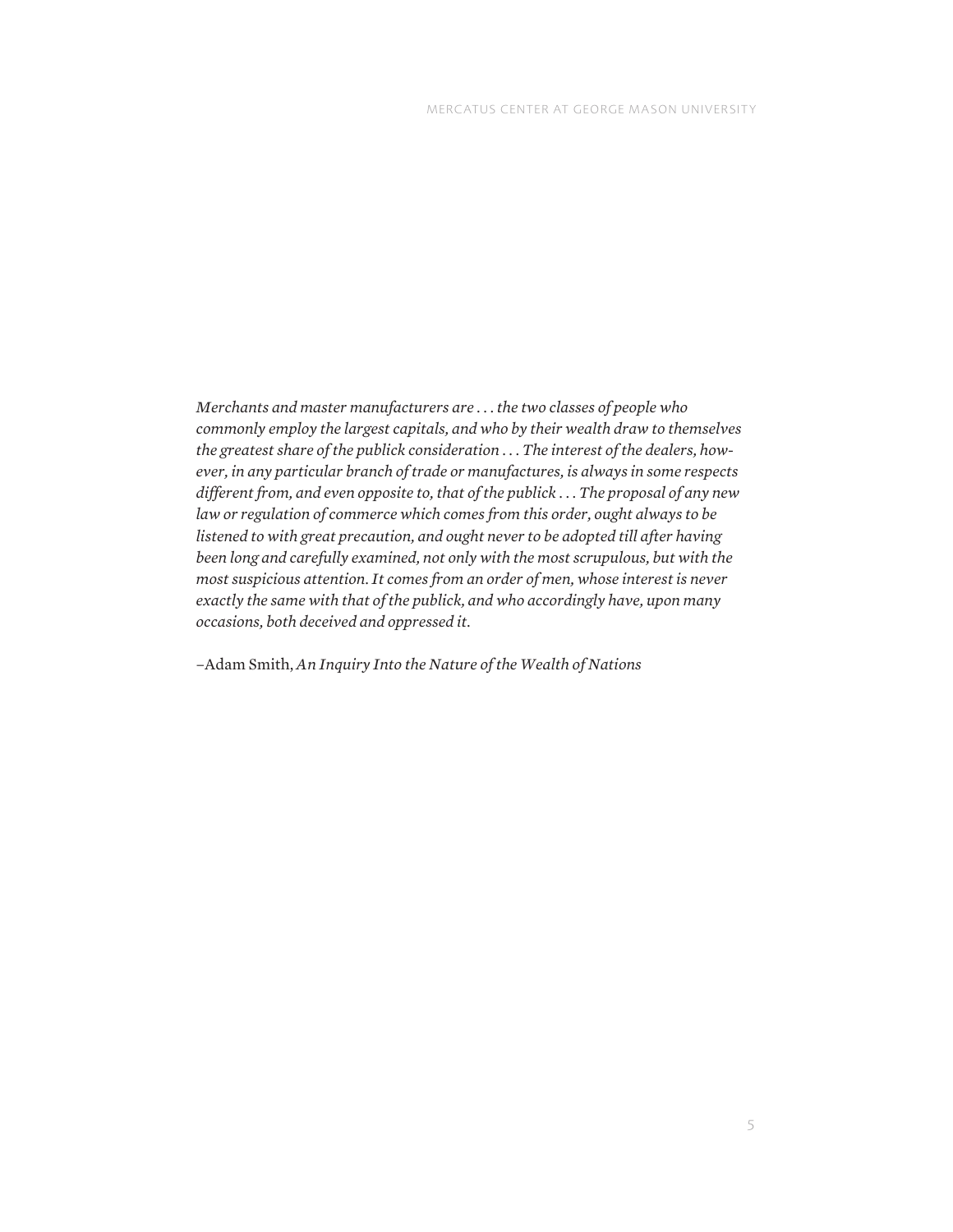The DEFENSE OF free markets and limited government from Adam Smith and David Hume forward hinges on the key assumption that businesses in the pursuit of profit will serve the public interest. Instead of legislating against or awaiting a transformation of human nature, Smith and Hume argue that capitalist institutions harness human self-interest to advance the well-being of all. As Smith famously states, "It is not from the benevolence of the butcher, the brewer, or the baker, that we expect our dinner, but from their regard to their own interest."1 Most economists accept the argument that under market institutions, profit-seeking businesses will generally serve the interests of consumers. Yet profit seeking will not serve consumers if businesses can secure from government monopoly privileges or other regulations inhibiting their competitors. Such a mixed or politicized economic system has been dubbed crony capitalism, or cronyism, to distinguish it from a system of free markets and limited government.

While economists have been aware of cronyism since the beginning of economics, it has only recently become the focus of economic research. Several strands of literature in economics establish the general costs of cronyism and provide guidance for its scholarly investigation. The public choice analysis of rent seeking examines competition for favors or transfers from government and the costs of the transfers and lobbying activities.<sup>2</sup> The analysis of corruption, illegal attempts to secure favors from politicians, establishes the negative impact on the investment environment

<sup>1.</sup> Adam Smith, *An Inquiry into the Nature of the Wealth of Nations*, Book I (1976 [1776]): 27.

<sup>2.</sup> Anne O. Krueger, "The Political Economy of the Rent-Seeking Society," *American Economic Review*  64, no. 3 (1974): 291–303; James M. Buchanan, Robert D. Tollison, and Gordon Tullock. eds., *Toward a Theory of the Rent-Seeking Society* (College Station: Texas A&M Press, 1980), 3–15; Robert D. Tollison, "Rent-Seeking: A Survey," *Kyklos* 35, no. 4 (1982): 575–602; Gordon Tullock, "The Welfare Costs of Tariffs, Monopoly, and Theft," *Western Economic Journal* 5, no. 3 (1967): 224–32; Gordon Tullock, "The Cost of Transfers," *Kyklos* 24, no. 4 (1971): 629–43. Gordon Tullock, "More on the Welfare Costs of Transfers," *Kyklos* 27, no. 2 (1974): 378–81.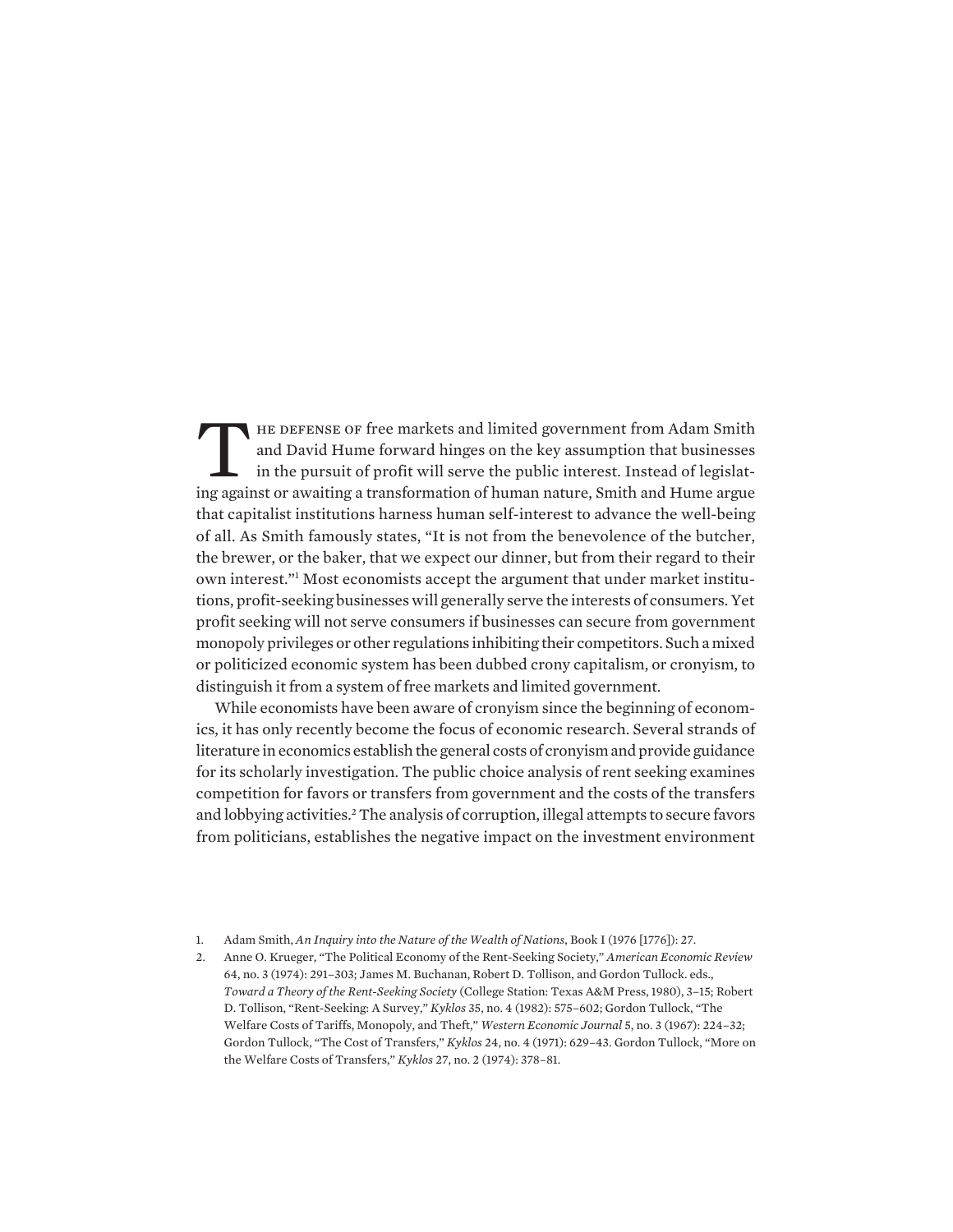of bribes for favors.<sup>3</sup> And economic freedom has been strongly linked to prosperity and growth,<sup>4</sup> yet as cronyism expands in a country, economic freedom will decline.

The actual measurement of cronyism has proven difficult because the parties involved tend to hide their actions.<sup>5</sup> Cronyism can also be obscured by public interest or consumer protection rationales for regulation, as Yandle's example of the bootleggers and Baptists emphasizes.<sup>6</sup>

This paper explores avenues for measuring cronyism as a means of advancing this new line of research. Although economists' focus on cronyism is relatively recent, extensive literature exists on the related topics of corruption and rent seeking, and any attempt to investigate cronyism should be informed by these literatures. A first challenge is to distinguish cronyism from corruption and rent seeking, a task we consider in section 1. We consider in section 2 some general insights on the costs and measurement of cronyism offered by the corruption and rent-seeking literatures. Our focus then turns to the measurement of cronyism. Scholars have found surveys to be an effective means to measure corruption; surveys could also be used to measure cronyism. Public perceptions of cronyism are important for the future of the free market economic system. Does the public consider cronyism to be endemic to or a corruption of capitalism? The public's perception of cronyism will likely affect the future course of policy and may offer clues about how crony influences could be ameliorated. Section 3 discusses the reasons why perceptions of cronyism matter. Section 4 reviews some of the available evidence on insider and public perceptions.

# 1. CRONYISM AND ITS RELATION TO CORRUPTION

Cronyism has proven difficult to precisely define and differentiate from corruption and rent seeking, which themselves have been defined differently by various authors. The different definitions of corruption and rent seeking serve to identify what constitutes cronyism. De Sardan's observation about the tendency to exclude one's own actions from such definitions is worth keeping in mind in this context. He

- 3. Andrei Shleifer and Robert W. Vishny, "Corruption," *Quarterly Journal of Economics* 108, no. 3 (1993): 599–617; Paolo Mauro, "Corruption and Growth," *Quarterly Journal of Economics* 110, no. 3 (1995): 681–712.
- 4. James Gwartney, Robert Lawson, and Joshua Hall, *Economic Freedom of the World 2011 Annual Report* (Fraser Institute: 2011), http://www.freetheworld.com/2011/reports/world/EFW2011\_complete.pdf, accessed May 14, 2012.
- 5. Robert Williams, *Political Corruption in Africa* (Sudbury, MA: Dartmouth Publishing Company, 1987); John T. Noonan, Jr., *Bribes: The Intellectual History of a Moral Idea* (Berkeley: University of California Press, 1984); Edward Glaeser and Claudia Goldin, "Corruption and Reform: Introduction," in *Corruption and Reform: Lessons from America's Economic History*, eds. Edward Glaeser and Claudia Goldin (Chicago: University of Chicago Press, 2008), 3–22; Robert Klitgaard, "Gifts and Bribes," in *Strategy and Choice*, ed. Richard Zeckhauser (Cambridge, MA: MIT Press, 1991); Wayne Sandholtz and William Koetzle, "Accounting for Corruption: Economic Structure, Democracy, and Trade," *International Studies Quarterly* 44 (2000): 31–50.
- 6. Bruce Yandle, "Bootleggers and Baptists: The Education of a Regulatory Economist," *Regulation* 7, no. 3 (1983): 12–16.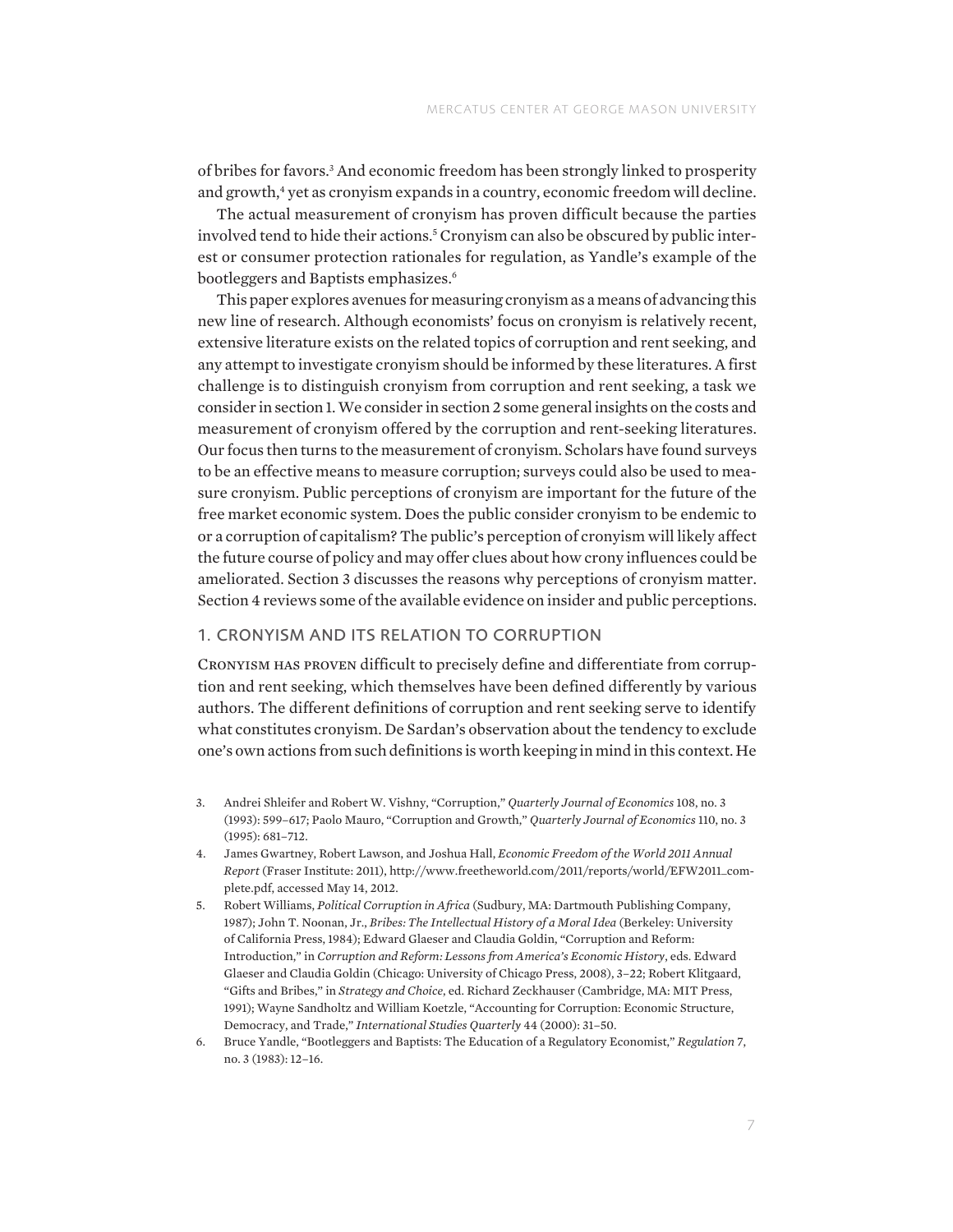writes, "Only the practices to which one falls victim or from which one is excluded are denounced as being corrupt. Those in which one plays a role oneself never give rise to condemnation."7 Several recent papers use the simple definition of corruption as the misuse of public office for private gain.<sup>8</sup> Glaeser and Goldin define corruption as having three features: (1) a payment to a public official above his or her normal salary; (2) an action in response to this payment that violates formal laws or informal norms; and (3) losses to the public stemming from the action undertaken for this payment.<sup>9</sup> Nye defines corruption as "behavior which deviates from the formal duties of a public role because of private-regarding (personal, close family, private clique) pecuniary or status gains; or violates rules against the exercise of certain types of private-regarding influence."10

Forms of corruption include bribery, nepotism, and misappropriation of public funds. Hellman, Jones, and Kaufman distinguish between state capture, administrative corruption, and influence.<sup>11</sup> State capture refers to using illicit means to influence laws. Administrative corruption consists of private payments to public officials to avoid enforcement of certain laws; and influence is any legal means employed to shape laws. Rent seeking has been more consistently defined as attempts to secure rents or wealth transfers through the political process, but Laband and Sophocleus in their effort to measure rent seeking include costs related to crime.<sup>12</sup> There are clearly some uses of political power to benefit politically favored businesses at the expense of other businesses that do not meet these three criteria. Businesses can influence public policy in two different methods: illegally, through what is generally included under the label of corruption, and legally, through what we will refer to as cronyism.

In the free market economy, consumers determine which producers, competing in a market open to competition, earn their dollars. Cronyism, on the other hand, refers to unequal competition, where those with the closest connections to the political process gain an advantage over their competitors in the pursuit for consumers' dollars. Soreide defines cronyism as when "political networks dominate important

- 7. J. P. Olivier De Sarden, "A Moral Economy of Corruption in Africa?" *Journal of Modern African Studies* 37, no. 1 (1999): 34.
- 8. Shleifer and Vishny, "Corruption"; Jacob Svensson, "Eight Questions about Corruption," *Journal of Economic Perspectives* 19, no. 3 (2005): 19–42; Daniel Treisman, "The Causes of Corruption: A Cross-National Study," *Journal of Public Economics* 76, no. 3 (2000): 399–457.
- 9. Glaeser and Goldin, "Corruption and Reform," 7.
- 10. Joseph S. Nye, "Corruption and Political Development: A Cost-Benefit Analysis," in *Political Corruption: A Handbook,* eds. Arnold J. Heidenheimer, Michael Johnston, and Victor T. LeVine (New Brunswick, NJ: Transaction Publishers, 1989), 966.
- 11. Joel S. Hellman, Geraint Jones, and Daniel Kaufman, "'Seize the State, Seize the Day': State Capture, Corruption, and Influence in Transition" (World Bank Policy Research Working Paper 2444, Washington, DC, 2000).
- 12. David N. Laband and John P. Sophocleus, "An Estimate of Resource Expenditures on Transfer Activity in the United States," *Quarterly Journal of Economics* 107, no. 3 (1992): 959–83.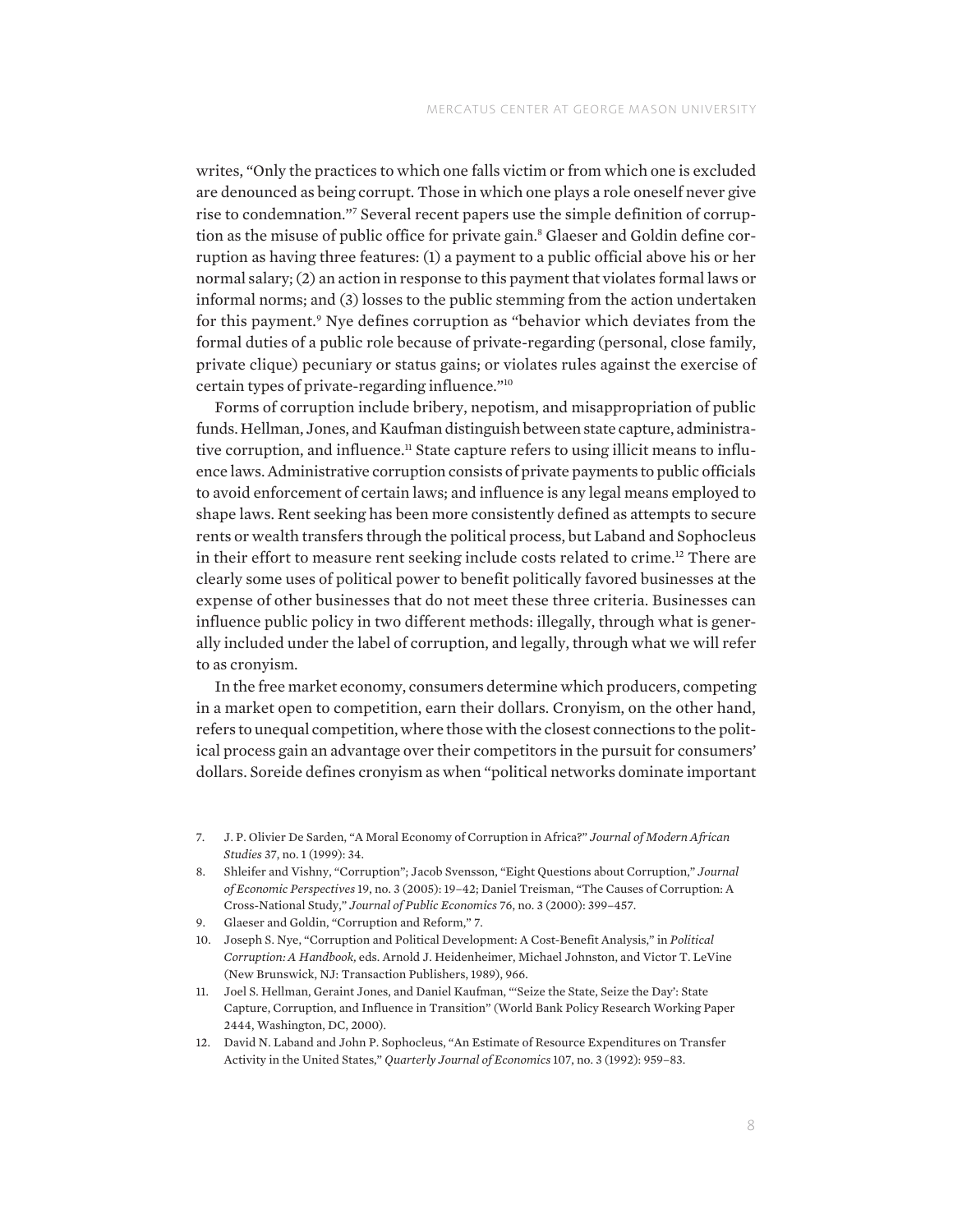private assets, or 'state capture', in which private firms are able to influence public power to their own benefit."13 Consequently, bribe seeking or bribe taking by minor government functionaries, which counts as corruption, does not constitute cronyism. Rather, cronyism includes lobbying, quid pro quo arrangements, revolving doors between bureaucracies and the industries they regulate, donations to favored charities, honest graft, and campaign donations.14 Measures of corruption employed in the academic literature generally include illegal methods of influence on government, while enumerated forms of cronyism are generally legal. The rentseeking literature is often agnostic on the exact channel of influence and its legality. For example, in the Tullock rent-seeking contest, influence seeking is modeled as a monetary expenditure, but only for analytical convenience.15 Consequently, models of rent seeking can readily be adapted to cronyism.<sup>16</sup>

Cronyism often involves the capture of regulatory agencies by interest groups such as the regulated businesses.<sup>17</sup> Government interventions undertaken in the economy with the intention of helping the consumer can often end up serving as the means for firms to exploit political connections as opposed to fulfilling consumer wants, subverting the decisive role of consumers in the economy. Closely related to regulatory capture is the use of public interest rationales as cover for political measures intended to benefit politically connected businesses, or what can be thought of as by-product protection. An example is Yandle's anecdote of the Baptists and the bootleggers, in which the Baptists, motivated by what they perceive as the worthy goal of alcohol prohibition, end up acting in the economic interest of bootleggers (although bootleggers admittedly do not fit the profile of the typical crony capitalist).18

Regulatory capture and by-product protection render problematic the charac-

- 13. Tina Soreide, "Corruption in International Business Transactions: The Perspective of Norwegian Firms," in *International Handbook on the Economics of Corruption,* ed. Susan Rose-Ackerman (Northampton, MA: Edward Elgar, 2006), 387.
- 14. Glaeser and Goldin, "Corruption and Reform"; Soreide, "Corruption in International Business Transactions."
- 15. Gordon Tullock, "Efficient Rent Seeking," *Toward a Theory of the Rent-Seeking Society*, 97–112.
- 16. Corporate welfare is widely used and refers to some of the same activities as cronyism. Clientelism is used in some academic literatures roughly interchangeably with cronyism. Anna Grzymala-Busse, "Beyond Clientelism: Incumbent State Capture and State Formation," *Comparative Political Studies*  41, no. 4/5 (2008): 638–73; Joshua D. Potter and Margit Tavits, "Curbing Corruption with Political Institutions," in *International Handbook on the Economics of Corruption*, vol. 2 (2011), eds. Susan Rose-Ackerman and Tina Soreide. And cronyism shares similarities with Mussolini's corporatist state.
- 17. Simeon Djankov et al., "The Regulation of Entry," *Quarterly Journal of Economics* 117, no. 1 (2002): 1–37; Hernando De Soto, *The Other Path: The Economic Answer to Terrorism* (New York: Basic Books, 1990); Shleifer and Vishny, "Corruption," *Quarterly Journal of Economics* 108, no. 3 (1993): 599-617; Gilbert Becker, "The Public Interest Hypothesis Revisited: A New Test of Peltzman's Theory of Regulation," *Public Choice* 49, no. 3 (1986): 223–34; George Stigler, "The Theory of Economic Regulation," *Bell Journal of Economics* 2, no. 1 (1971): 3–21.
- 18. Yandle, "Bootleggers and Baptists."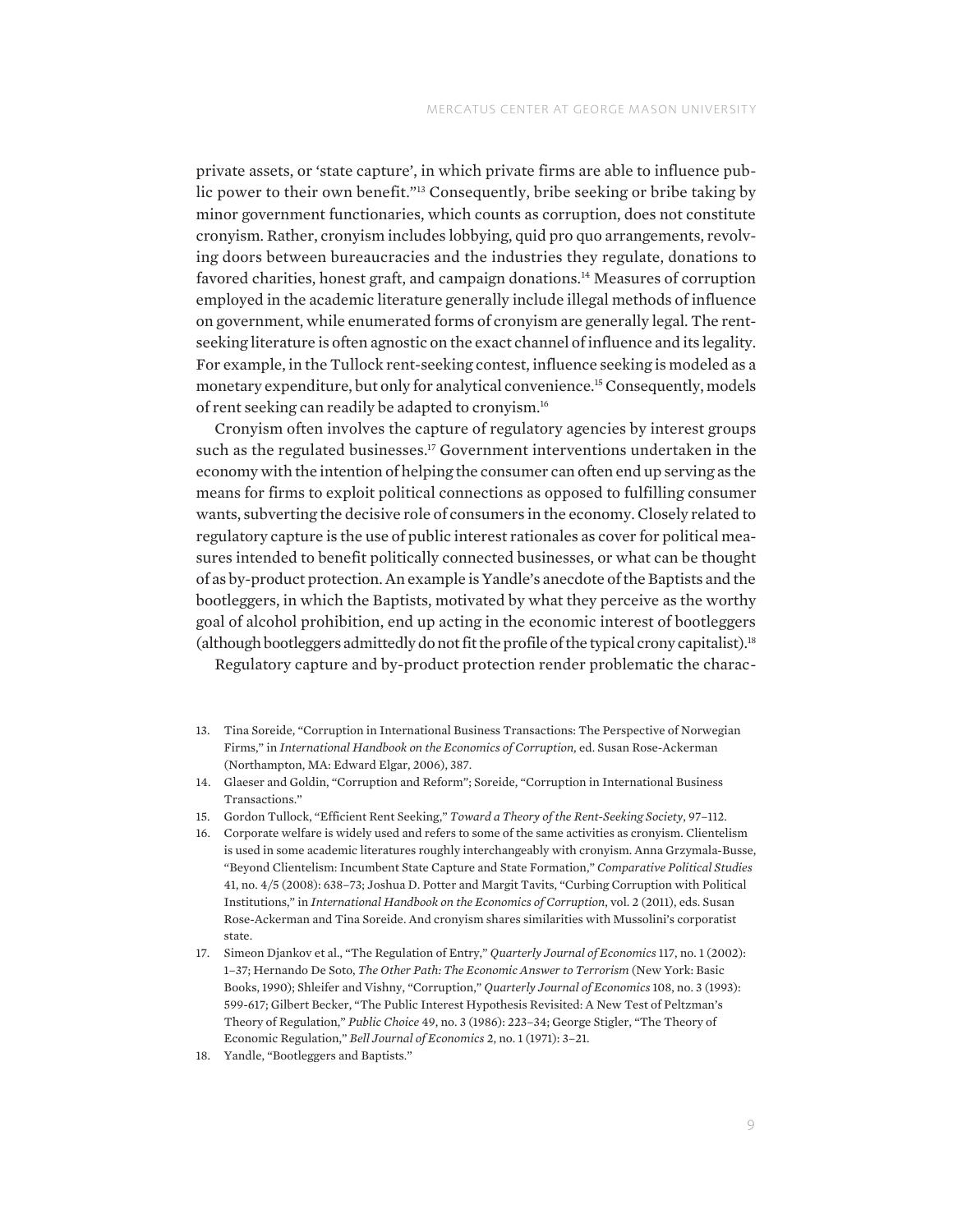terization of specific government actions as cronyism. Politicians benefit because cronyism brings in votes, campaign contributions, remunerative jobs and speaking engagements after leaving office, and positive publicity if the public accepts the public interest rationale. Directing public policy can prove financially beneficial to politicians. For example, Ziobrowski et al. find that the stock returns of U.S. House of Representatives and U.S. Senate members significantly outpaced the average market return, indicating that a substantial amount of trading occurs based upon information that is only available to political insiders.<sup>19</sup> Soreide found that cronyism in Norway took the form of quid pro quo agreements between firms and local politicians who expect benefits to the local community in the form of donations to specific charities, the employment of local workers, and infrastructure improvements, among others.20 Sometimes politicians pursue what could be characterized as crony measures for public interest purposes, not private gain. The Baptist politician may have the best of intentions in voting for prohibition and not receive any inducements from bootleggers, but his actions would benefit bootleggers nonetheless.

#### 2. THE COSTS OF CRONYISM

Cronyism can only emerge when there is political influence over resource allocation. In a free market, transactions are voluntary, and both parties must believe they will be better off to participate in any given transaction. Thus, producers of goods and services must compete for every consumer dollar by striving to deliver superior value to consumers—the fundamental wealth-creating basis of the market economy. However, politicians with influence over resource allocation can use coercion to direct resources to lower valued uses or even block wealth-creating reallocations of resources. As cronyism expands, economic freedom recedes. Cronyism also alters the structure of incentives that firms face by providing profit opportunities for entrepreneurs who invest in political lobbying, campaigning, and relationships, rather than in true profit opportunities.

Existing research on corruption, rent seeking, and economic freedom provides a guide for research on cronyism. Baumol argues that the structure of incentives within a country determines whether talented entrepreneurs will go into socially productive, unproductive, or even destructive activities.21 People will allocate their entrepreneurial talents toward the activities yielding the highest returns to themselves. In the politicized world of cronyism, entrepreneurs find that the rewards

20. Soreide, "Corruption in International Business Transactions."

22. Kevin M. Murphy, Andrei Shleifer, and Robert W. Vishny, "The Allocation of Talent: Implications

<sup>19.</sup> Alan J. Ziobrowski et al., "Abnormal Returns from the Common Stock Investments of Members of the U.S. House of Representatives," *Business and Politics* 13, no. 1 (2004); Alan J. Ziobrowski et al., "Abnormal Returns from the Common Stock Investments of the United States Senate," *Journal of Financial and Quantitative Analysis* 39 (2004): 661–76.

<sup>21.</sup> William J. Baumol, "Entrepreneurship: Productive, Unproductive, and Destructive," *Journal of Political Economy* 98, no. 5 (1990): 893–921.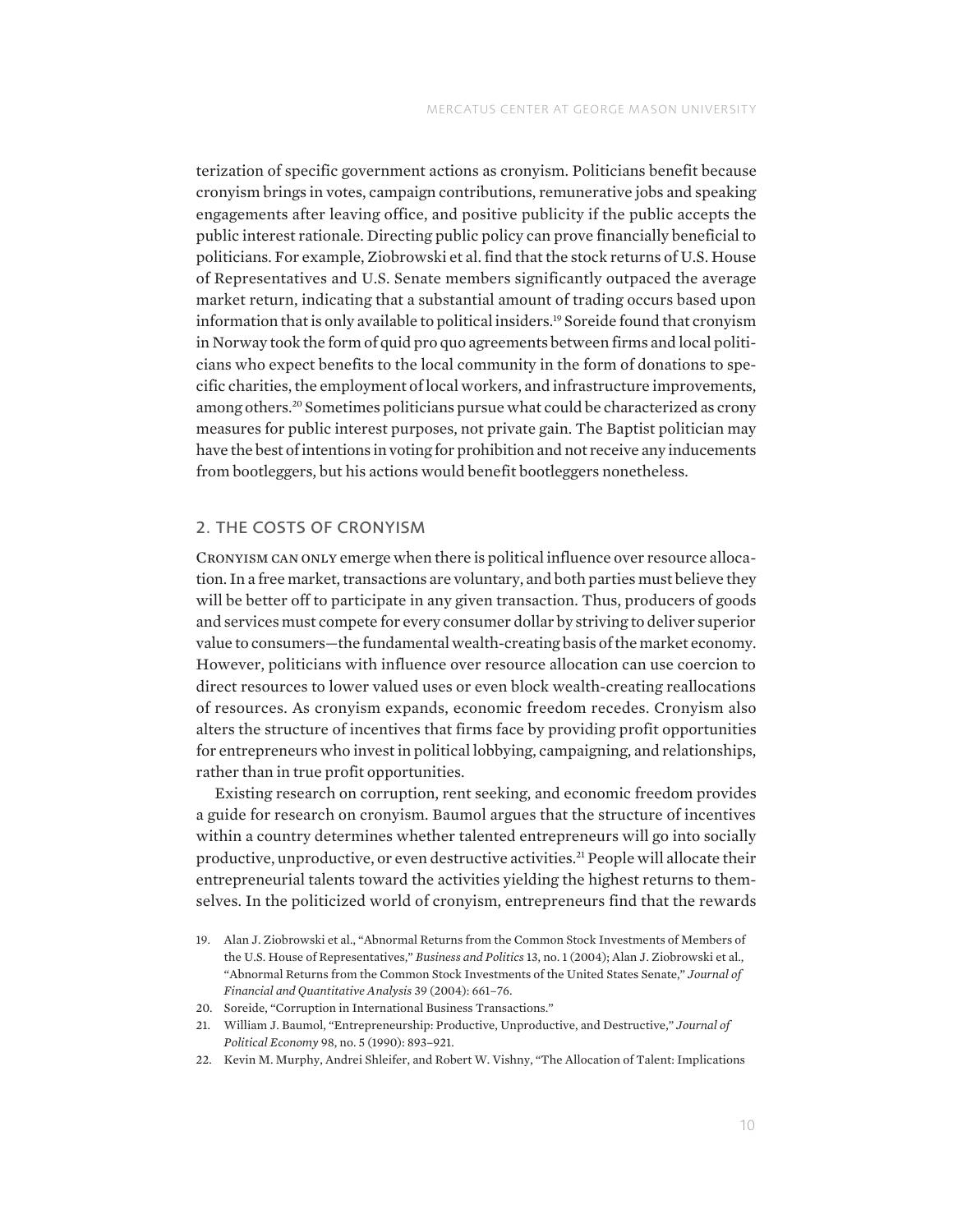from socially unproductive activities like tax evasion, lobbying, and pleasing politicians outpace the gains from starting new businesses or better satisfying consumers. Murphy, Shleifer, and Vishny find that countries grow slower when more people allocate their efforts to rent-seeking activities.<sup>22</sup> In another article, Murphy, Shleifer, and Vishny argue that this allocation of talented individuals into rent-seeking activities sharply reduces economic growth.<sup>23</sup> As Olson argues,

An increase in the payoffs from lobbying and cartel activity, as compared with the payoffs from production, means more resources are devoted to politics and cartel activity and fewer resources are devoted to production. This in turn influences the attitudes and culture that evolve in society. Lobbying increases the complexity of regulation and the scope of government by creating special provisions and exceptions. A lobby that wins a tax reduction for income of a certain source or type makes the tax code longer and more complicated; a lobby that gets a tariff increase for the producers of a particular commodity makes trade regulation more complex than if there were a uniform tariff on all imports and more complex than it would be with no tariff at all.<sup>24</sup>

A clear line often cannot be drawn between corruption and cronyism, and the substantial evidence on the political and economic costs of corruption provides additional evidence on the costs of cronyism.25 Morck, Stangeland, and Yeung; Rajan and Zingales; and Acemoglu and Robinson show that special interest groups can influence regulations to prevent technological and economic transitions that would

for Growth," *Quarterly Journal of Economics* 106, no. 2 (1991): 503–30.

- 23. Kevin M. Murphy, Andrei Shleifer, and Robert W. Vishny, "Why is Rent-Seeking so Costly to Growth?" *American Economic Review Papers and Proceedings* 83, no. 2 (1993): 409–14.
- 24. Mancur Olson, *The Rise and Decline of Nations: Economic Growth, Stagflation, and Social Rigidities* (New Haven, CT: Yale University Press, 1982), 69.
- 25. Some scholars argue that a little bit of corruption is necessary to reduce inefficiencies inherent in any political or bureaucratic organization, especially in developing nations where governments tend to be highly inefficient. See Frank Anechiarico and James B. Jacobs, *The Pursuit of Absolute Integrity: How Corruption Control Makes Government Ineffective* (Chicago: University of Chicago Press, 1996); Samuel Huntington, *Political Order in Changing Societies* (New Haven: Yale University Press, 1968), 59–71; Nathaniel Leff, "Economic Development Through Bureaucratic Corruption," *American Behavioral Scientist* 8, no. 3 (1964): 8–14; Herbert W. Werlin, "The Roots of Corruption: The Ghanaian Enquiry," *Journal of Modern African Studies* 10, no. 2 (1972): 247–66; Susan Rose-Ackerman criticizes this view in *Corruption: A Study in Political Economy* (New York: Academic Press, 1978) since it would be difficult, or even impossible, to limit corruption to only economically beneficial areas. M. Shahid Alam finds no empirical support for the hypothesis that corruption improves allocative efficiency in less developed nations in M. Shahid Alam, "Anatomy of Corruption: An Approach to the Political Economy of Underdevelopment," *American Journal of Economics and Sociology* 48, no. 4 (1989): 441–56.
- 26. Randall K. Morck, David A. Stangeland, and Bernard Yeung, "Inherited Wealth, Corporate Control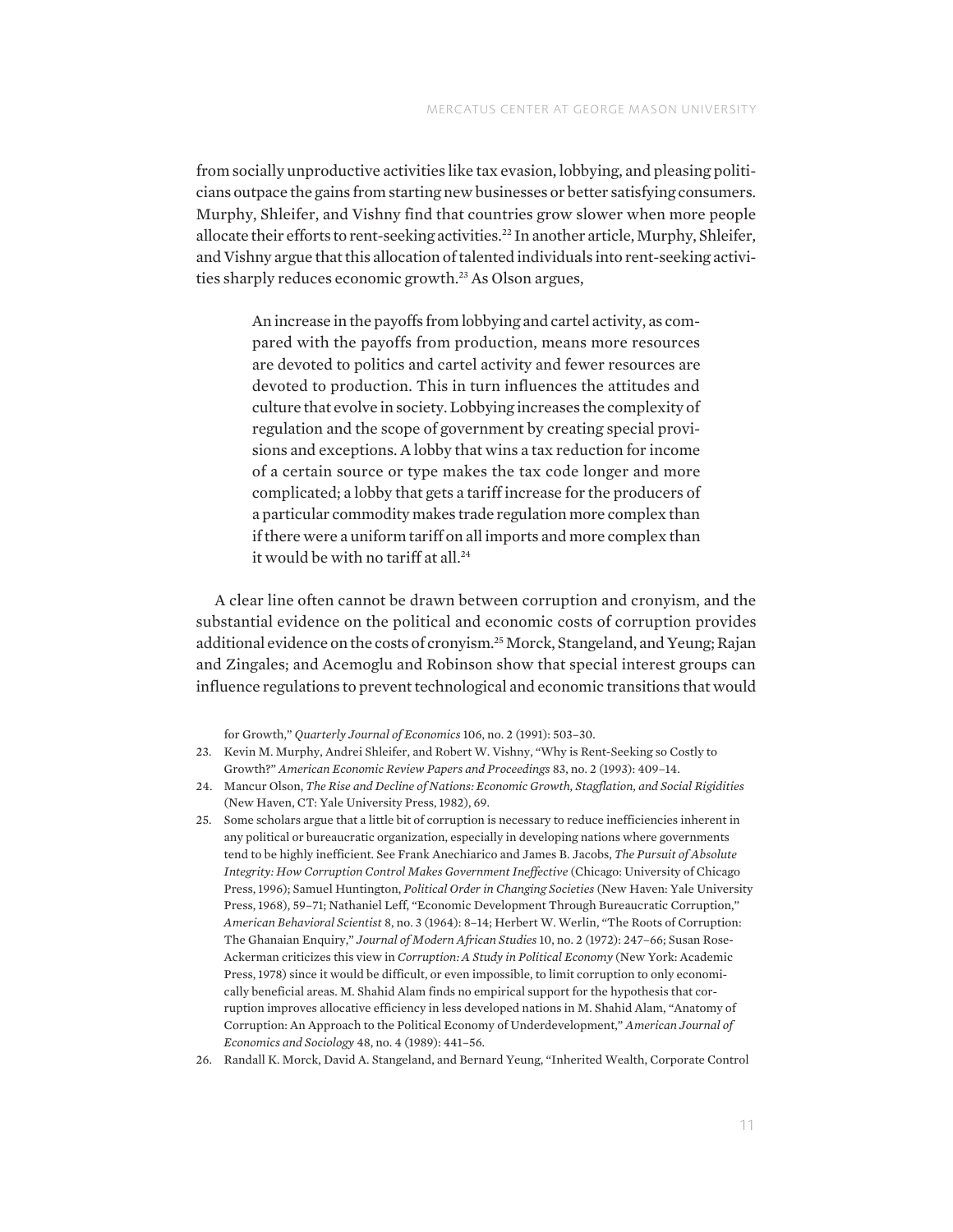threaten their current economic and political power.<sup>26</sup> Reinikka and Svensson, using a survey of 176 Ugandan firms, find that corruption is a leading constraint to investment.<sup>27</sup> Shleifer and Vishny argue that the structure of government institutions affects the level of corruption within a country.<sup>28</sup> A government with noncompeting agencies and bureaucracies will tend to have more corruption because these separate entities will independently extract rents. In addition, they argue that resource extraction through corruption is far more distortionary than taxation because politicians tend to concentrate corruption in industries where secrecy is easier to maintain, pulling productive investment away from sectors like health and education and toward industries like defense and infrastructure. Olken found that Indonesian village officials indeed attempted to keep corruption where it would be difficult to observe.<sup>29</sup>

Assistance to politically favored businesses can take the form of regulations that make it difficult to start new businesses. Entry barriers reduce price competition and protect high cost producers from efficient entrants. Djankov et al. examine business start-up regulations in 85 countries. They find that nations with more burdensome regulations have more corruption, larger black markets, and are less democratic. The authors conclude that these regulations impose significant costs but generate little social benefit.30 Fisman and Allende find that barriers to entry tend to prevent new firms from emerging to exploit growth opportunities, allowing existing firms to expand and exploit growth opportunities instead.31 Morck, Stangeland, and Yeung find that countries with fewer signs of rent seeking have more self-made billionaires and more innovation than countries with more signs of rent seeking.<sup>32</sup>

Another cost of cronyism is the cost of resources used in the favor-seeking process. If a business receives favors or tax breaks worth \$1 billion from government, it should be willing to spend up to this amount to secure the favors. Depending on the exact activities undertaken to secure favors, the profits or rents generated by cronyism could be wasted in this process, a point first made by Tullock.<sup>33</sup> The extensive

and Economic Growth: The Canadian Disease?" (NBER Working Paper no. 6814, Cambridge, MA, 1999); Daron Acemoglu and James A. Robinson, "Political Losers as a Barrier to Economic Development," *American Economic Review* 90, no. 2 (2000): 126–30; Raghuram G. Rajan and Luigi Zingales, "The Great Reversals: The Politics of Financial Development in the Twentieth Century," *Journal of Financial Economics* 69, no. 1 (2003): 5–50.

- 27. Ritva Reinikka and Jakob Svensson, "Confronting Competition: Investment, Profit, and Risk," in *Uganda's Recovery: The Role of Farms, Firms, and Government,* eds. Ritva Reinikka and Paul Collier (Washington, DC: World Bank, 2001).
- 28. Shleifer and Vishny, "Corruption."
- 29. Benjamin A. Olken, "Corruption Perceptions vs. Corruption Reality," *Journal of Public Economics* 93 (2009): 950–64.
- 30. Djankov et al., "The Regulation of Entry."
- 31. Raymond Fisman and Virginia S. Allende, "Regulation of Entry and the Distortion of Industrial Organization," *Journal of Applied Economics* 13, no. 1 (2010): 91-111.
- 32. Morck, Stangeland, and Yeung, "Inherited Wealth."
- 33. Tullock, "The Welfare Costs of Tariffs."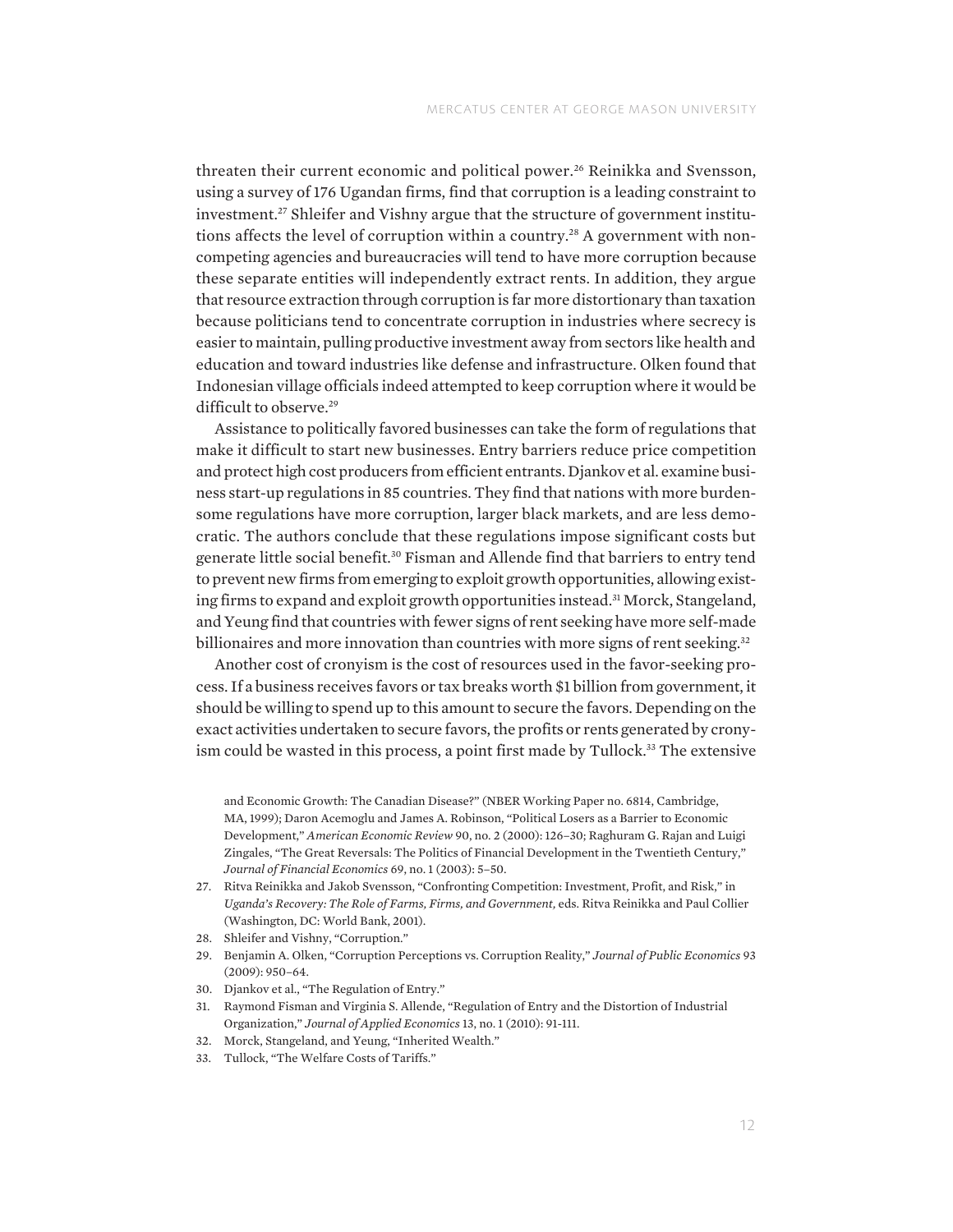public choice literature on rent seeking provides background for this aspect of the costs of cronyism and has examined this question of rent dissipation theoretically and empirically. Estimates suggest that the rent-seeking costs in the United States could be substantial.34

Moving forward with research on cronyism will require a way to measure cronyism and to explore institutional conditions that limit its impact. The illegality of corruption results in indictments, trials, convictions, and resignations, which can be totaled and used as empirical measures.<sup>35</sup> Both parties will typically try to hide corrupt activities, so convictions will be an imperfect measure of opportunities to be corrupt, which can vary between institutional settings.<sup>36</sup> Because legislative debates may hide crony motives, a particularly appropriate technique could be the use of stock-market event studies to estimate the value to firms of political relationships. The efficient markets hypothesis in finance argues that all publicly available information should be incorporated into stock prices, and so unexpected new information should drive stock price changes. Event studies have been recommended as a tool for studying the impact of regulation and legislation on the affected firms.<sup>37</sup> Event studies have also been used when a politician dies unexpectedly or has a critical illness to estimate the value to firms of ties to politicians. Roberts examines the impact of the death of Senator Henry "Scoop" Jackson,<sup>38</sup> the senior ranking minority leader of the Senate Armed Services Committee, while Fisman considers the impact of changes in President Suharto's health in Indonesia.39 In both cases, the authors find evidence that politically connected firms financially benefit from their political connections.

The public choice literature also offers several possible methods for measuring cronyism. Numerous empirical studies have examined the determinants of roll call voting by politicians for evidence of interest group influence, including campaign contributions by political action committees.40 Sobel and Garrett use industry codes to show that U.S. state capitols have a significantly different structure of industries than noncapitol areas.<sup>41</sup> They find measurable evidence that in state capitals traditional economic activity is replaced with rent-seeking economic activity such as

- 34. Laband and Sophocleus, "An Estimate of Resource Expenditures."
- 35. Edward Glaeser and R. E. Saks, "Corruption in America," *Journal of Public Economics* 90, no. 6–7 (2004): 1053–72.
- 36. Glaeser and Goldin, "Corruption and Reform."
- 37. G. William Schwert, "Using Financial Data to Measure the Effects of Regulation," *Journal of Law and Economics* 24 (1981): 121–58.
- 38. Brian E. Roberts, "A Dead Senator Tells No Lies: Seniority and the Distribution of Federal Benefits," *American Journal of Political Science* 34, no. 1 (1990): 31–58.
- 39. Raymond Fisman, "Estimating the Value of Political Connections," *American Economic Review* 91, no. 4 (2001): 1095–102.
- 40. For a survey, see Dennis C. Mueller, *Public Choice III* (New York: Cambridge University Press, 2003), 481–97.
- 41. Russell Sobel and Thomas Garrett, "On the Measurement of Rent Seeking and its Social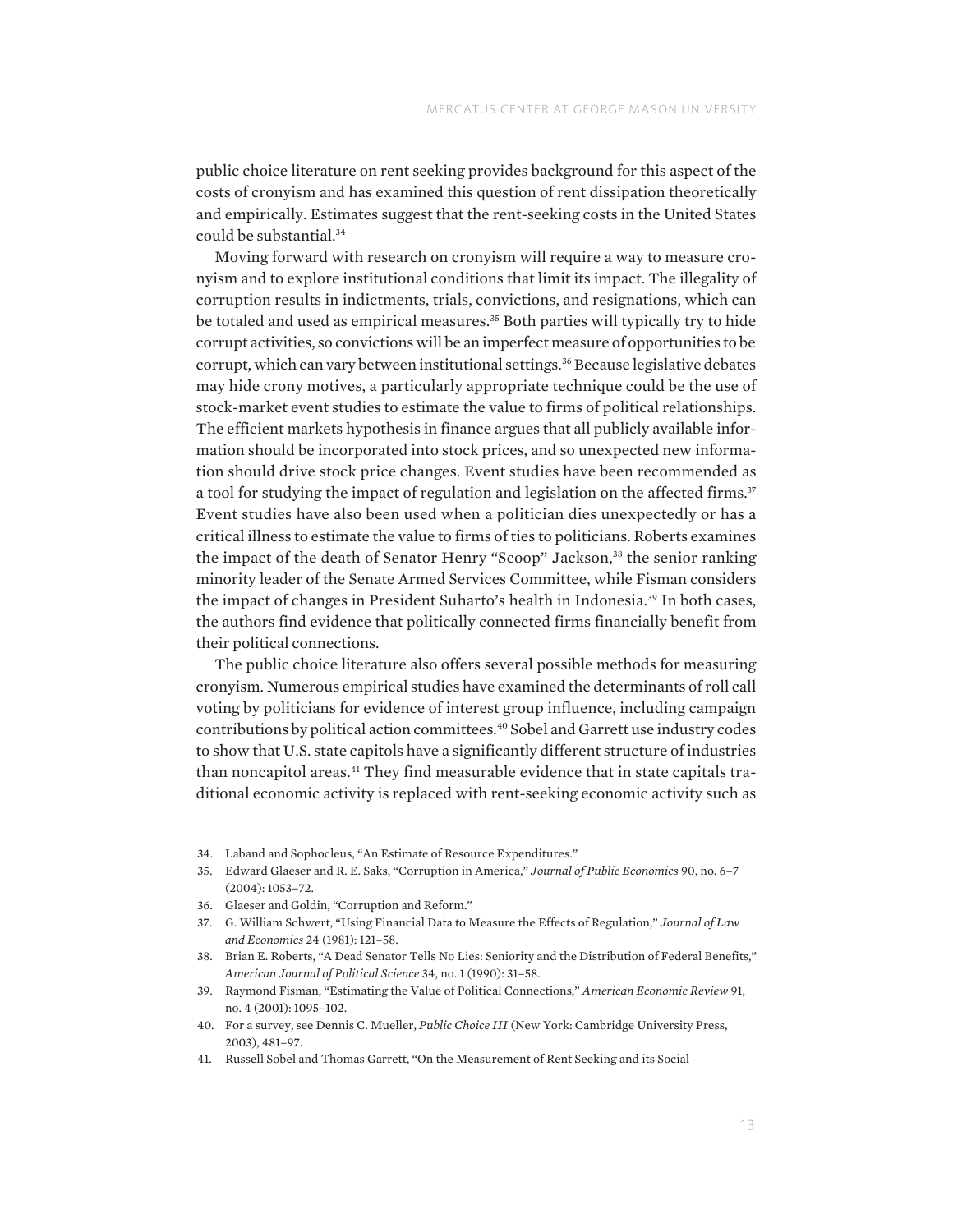public relations.

#### 3. WHY PERCEPTIONS OF CRONYISM MATTER

SCHOLARLY INVESTIGATIONS OF corruption offer helpful lessons for attempts to measure corruption. While corruption can, in some cases, be measured explicitly, scholars often turn to surveys. Despite the definitional difficulties, people involved in an industry often know when corruption is present.<sup>42</sup>

#### 3.1 Perceptions as a Measure of Cronyism

Recording perceptions using surveys has proven to be one of the best ways to measure cronyism or corruption in a country. Surveys, however, have their own shortcomings. Because surveys measure perceptions of corruption, they may actually measure the visibility or openness of corruption rather than its actual extent.<sup>43</sup> Perception will also depend on personal judgments, which can vary between countries,<sup>44</sup> but research has found a surprisingly widely accepted standard of corruption, and presumably cronyism, across different cultures.<sup>45</sup> Johnston argues that surveys measuring actual episodes of corruption experienced by business owners and individuals will be more reliable.<sup>46</sup> Perceptions of corruption will often depend on enforcement, as an increase in prosecutions will raise public awareness of, but not actual instances of, corruption.

Despite these issues, Reinikka and Svensson argue that with appropriate methods and techniques, surveys can be a fairly accurate and important measure of corruption.47 Olken finds that the perceptions of corruption in an Indonesian village do contain real information but tend to underestimate it since officials reduce

Opportunity Cost," *Public Choice* 112, no. 1–2 (2002): 115–36.

- 43. Michael Johnston, "Right and Wrong in American Politics: Popular Conceptions of Corruption," *Polity* 18, no. 3 (1986): 367–91; Philip H. Jos, "Empirical Corruption Research: Beside the (Moral) Point?" *Journal of Public Administration Research and Theory* 3, no. 3 (1993): 359–75.
- 44. David P. Redlawsk and James A. McCann, "Popular Interpretations of 'Corruption' and Their Partisan Consequences," *Political Behavior* 27, no. 3 (2005): 261–83; Johnston, "Right and Wrong in American Politics."
- 45. David H. Bayley, "The Effects of Corruption in a Developing Nation," in *Political Corruption: A Handbook,* eds. Arnold J. Heidenheimer, Michael Johnston, and Victor T. LeVine (New Brunswick, NJ: Transaction Publishers, 1989), 935–52; James C. Scott, *Comparative Political Corruption*  (Englewood Cliffs, NJ: Prentice-Hall, 1972); Klitgaard, "Gifts and Bribes"; Nye, "Corruption and Political Development"; Sandholtz and Koetzle, "Accounting for Corruption."
- 46. Johnston, "Right and Wrong in American Politics."
- 47. Ritva Reinikka and Jakob Svensson, "Survey Techniques to Measure and Explain Corruption"

<sup>42.</sup> Damarys Canache and Michael E. Allison, "Perceptions of Political Corruption in Latin American Democracies," *Latin American Politics and Society* 47, no. 3 (2005): 91–111; Olken, "Corruption Perceptions vs. Corruption Reality."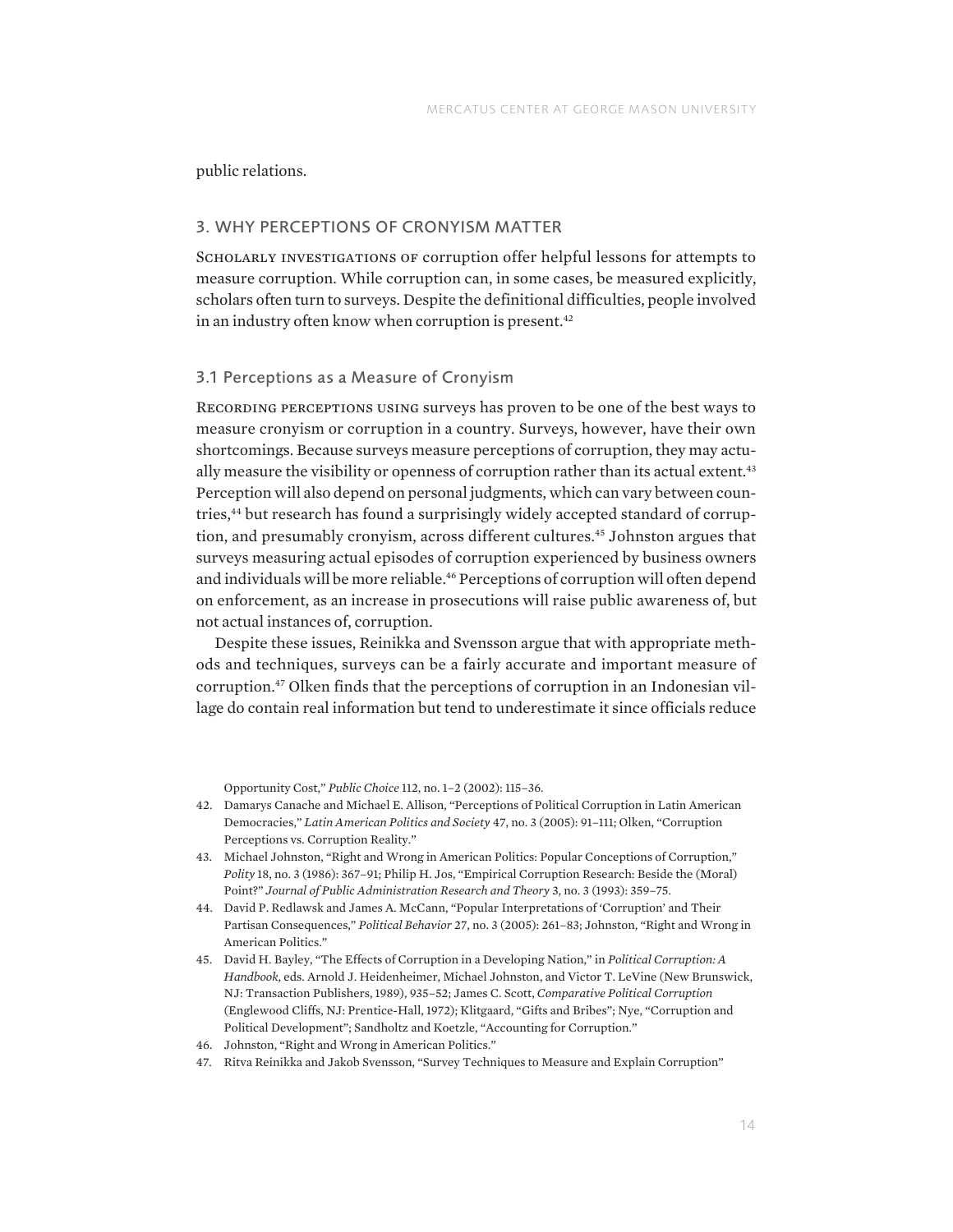the visibility of corruption.<sup>48</sup> Svensson finds a high correlation between different indices of corruption perception, lending more credibility to survey methods.<sup>49</sup> Consequently surveys offer substantial promise for documenting cronyism as well.

#### 3.2 Economic Consequences of Perceptions of Corruption

PERCEPTIONS OF CRONYISM can assume economic significance in their own right. The politicization of the economy can deter business investment, and investment decisions depend upon the subjective perspectives of entrepreneurs and owners. If political favors are necessary for business success, entrepreneurs may choose never to start new businesses or to expand small businesses, to the detriment of the economy. Small business owners who do not know how to curry favor with politicians, or who doubt politicians would ever befriend them, or who find favorseeking entirely distasteful might never try to expand their enterprises. Even when perceptions of the extent of cronyism are overblown, the perception can be enough to deter would-be entrepreneurs.

A perception that government favors fuel the success of some businesses might spark further lobbying efforts. Olson describes the process of the steady expansion of organization for political action.50 Although firms will sometimes begin lobbying as a defensive measure in response to lobbying by a rival or threats of rent extraction by politicians,<sup>51</sup> perceptions also can drive this process. In a free market, businesses compete to produce the best product or service at the lowest cost. A rival who courts favor with politicians to achieve through regulation what he could not in the market will be perceived to have violated the rules. Business leaders might have a natural aversion to seeking government aid, but ethical restraints will be undermined when many rivals appear to succeed by breaking the rules.

Political support for the free enterprise system can depend on public perceptions of cronyism. Government bailouts and tax breaks for favored firms are inconsistent with a true market economy and constitute cronyism, but might be perceived by some as inherent to capitalism. Perceptions that big businesses get politicians to change the rules in their favor and against rival businesses or against consumers, or keep profits for themselves but saddle taxpayers with their losses, could erode support for the market elements of the U.S. mixed economy. Cronyism might lead people to prefer government control of businesses to a system of profit maximization and government protection from loss. Media attention tends to focus on the

- 48. Olken, "Corruption Perceptions vs. Corruption Reality."
- 49. Svensson, "Eight Questions about Corruption."
- 50. Olson, *The Rise and Decline of Nations*.
- 51. Fred S. McChesney, "Rent Extraction and Rent Creation in the Economic Theory of Regulation," *Journal of Legal Studies* 16, no. 1 (1987): 101–18.
- 52. Timothy Frye and Andrei Shleifer, *American Economic Review* 87, no. 2 (1997): 354–58.

<sup>(</sup>World Bank Policy Research Working Paper Series no. 3071, Washington, DC, 2003), http://siteresources.worldbank.org/INTPEAM/Resources/PETS2.pdf.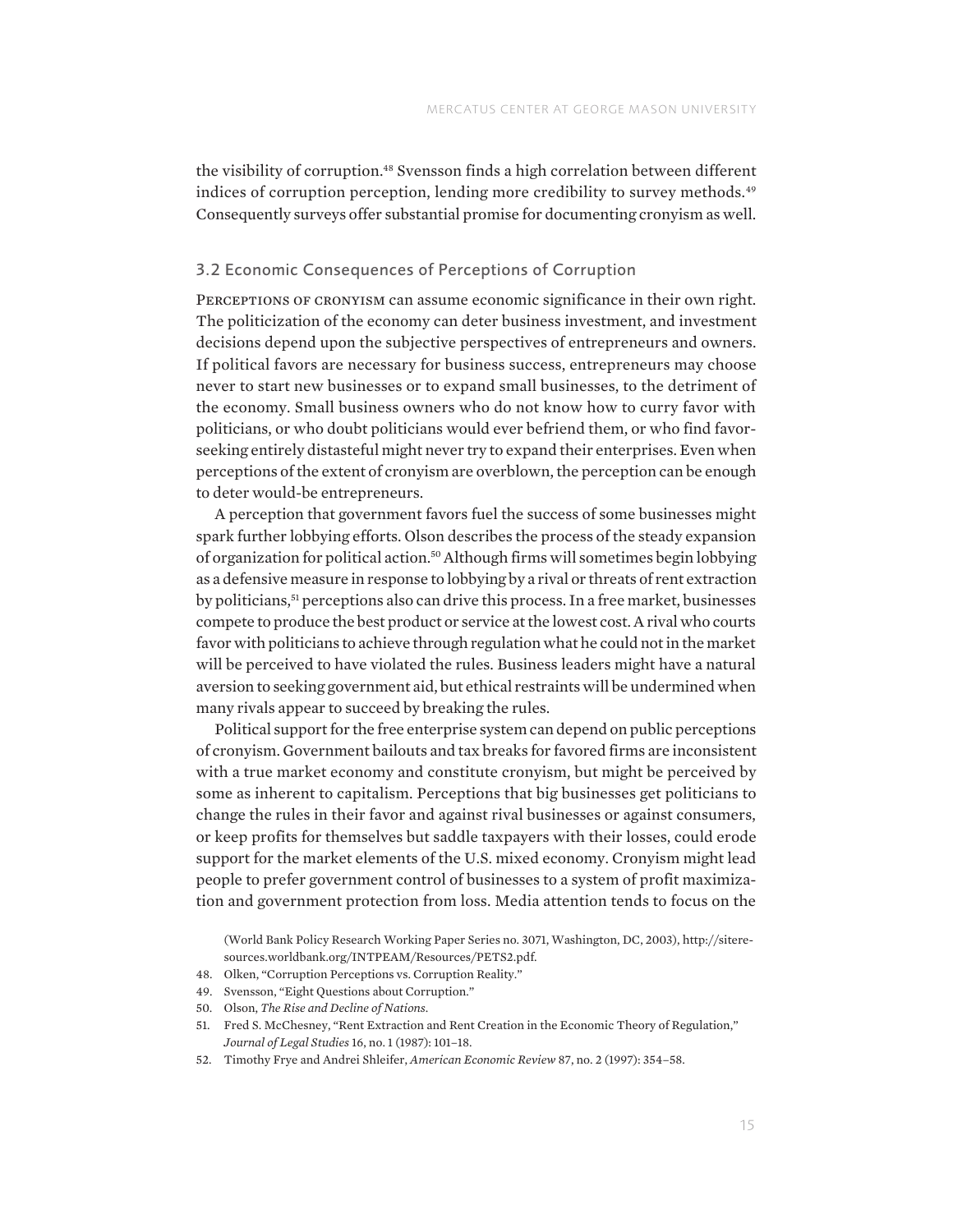most egregious instances of cronyism, leading people to overestimate the role government plays in business. And if media coverage ends with passage of a new law, people might be unaware of the extent of regulatory capture and how a wave of "pro-consumer" regulation sets the stage for future cronyism.

# 4. SURVEY EVIDENCE ON CRONYISM AND CORRUPTION

THE TERMS CRONYISM and crony capitalism have only recently entered common usage and still are not universally used terms. As a result, few surveys have directly asked business leaders or the public about cronyism. Nonetheless, survey questions over the years, some from corruption research and others from opinion polls, have explored aspects of cronyism and provide evidence on attitudes toward cronyism in the United States. The survey literature is undoubtedly far richer than we identify here, in part because the term cronyism cannot be used to search for relevant polls or poll questions. In this section, we review the available survey evidence of attitudes toward cronyism, first examining surveys of businesses and then looking at surveys of public attitudes.

# 4.1 Business Leaders' Perceptions of Cronyism and Corruption

Because many surveys used to measure corruption include questions on cronyism, a wealth of survey evidence is available on business leaders' perceptions, primarily in developing countries, of cronyism and corruption. These studies offer some generalizations and some questions that could be adopted to measure cronyism in the United States.

Frye and Shleifer argue that interactions between entrepreneurs and bureaucrats tend to fit one of four models: the invisible hand, helping hand, iron hand, or grabbing hand.52 The invisible-hand model involves uncorrupt and comparatively benevolent intentions, while the helping-hand model involves intervention in the private sector and the picking of winners and losers based off of a unified objective. The iron-hand model is an extreme form of the helping-hand model, with more active intervention into markets and more susceptibility to systematic corruption, while the grabbing-hand model involves disorganized intervention in the market, often leading to rampant corruption. Frye and Shleifer asked questions about the legal and regulatory environment to approximately 50 businesses in both Moscow and Warsaw. While the two cities had enacted similar free market reforms, small businesses were more active in Poland than in Russia. The authors found that Moscow followed a grabbing-hand model, where Poland more closely followed the invisible-hand model, demonstrating the harmful consequences for business activity of perceptions of cronyism.

<sup>53.</sup> Jakob Svensson, "The Cost of Doing Business: Firms' Experience with Corruption in Uganda"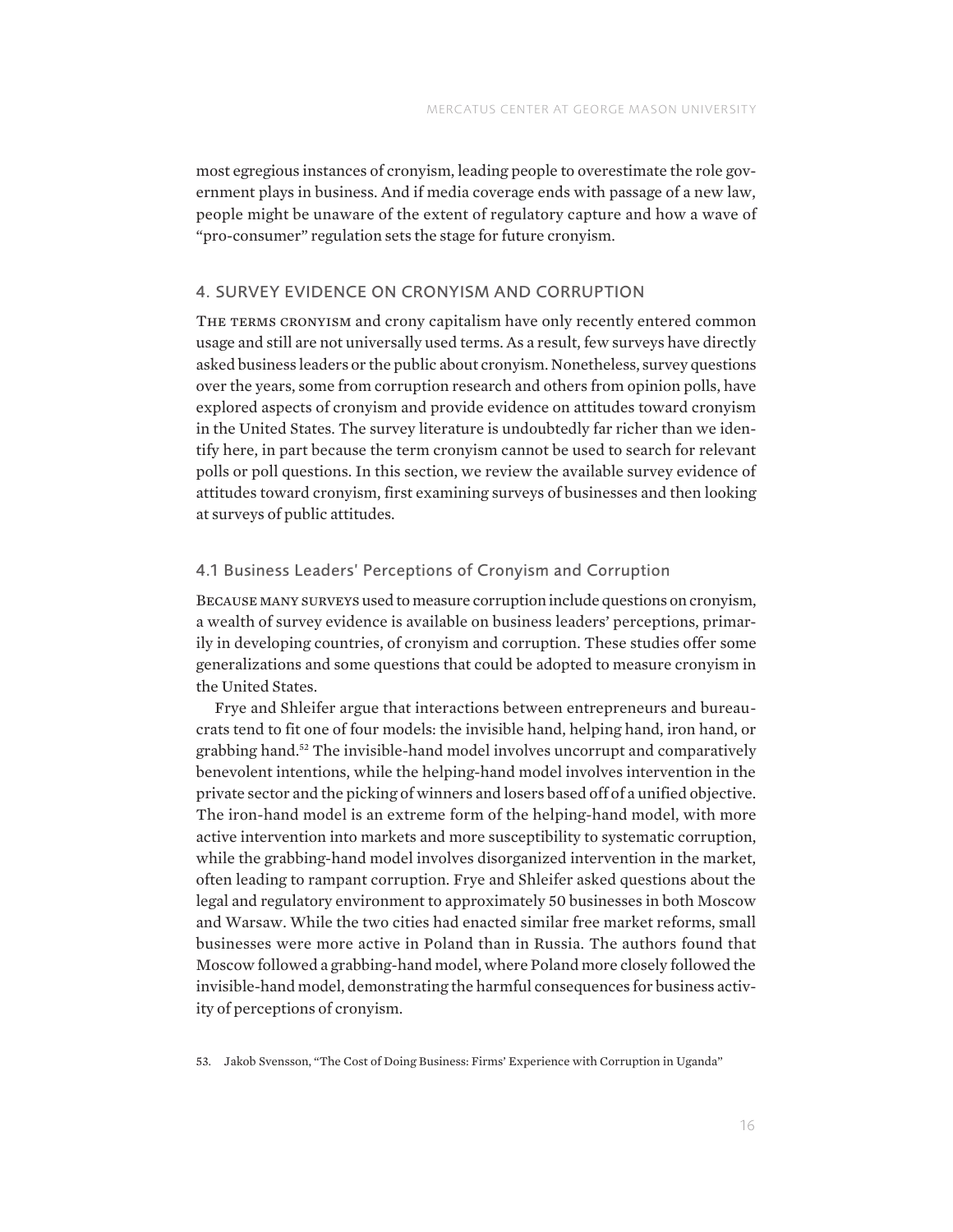Among other relevant surveys, Svensson uses self-reported incidence of bribes as opposed to perceptions of corruption for a sample of Ugandan firms.<sup>53</sup> He finds that larger, more profitable, and more export-oriented firms pay higher bribes. He also finds no evidence of firms that pay higher bribes receiving more favorable treatment. Johnson, McMillan, and Woodruff use a 1997 survey of recently formed, small manufacturing firms in Poland, Romania, Slovakia, Ukraine, and Russia to explore how the perception of property rights affects business investment.<sup>54</sup> The authors find that firms reinvest profits to a greater extent where bribes for government services and licenses are the least prevalent and property rights are relatively more secure.

The Business Environment and Enterprise Survey (BEES) is another tool that can aid in corruption research. Hellman, Jones, and Kaufman use this survey and find that firms engaged in cronyism and corruption grow faster than others.<sup>55</sup> The BEES contains questions about cronyism, including a question to evaluate influence on the political process:

When a new law, rule, regulation or decree is being discussed that could have a substantial impact on your business, how much influence does your firm typically have at the national level of government to try to influence the content of that law, rule, regulation or decree?

The question is asked separately of the executive, legislative, ministry, and regulatory branches of government. As new legislation will often affect large firms, elected officials (and the regulators they appoint) may be concerned about the impact of new legislation on large firms even if these firms do not seek influence. The BEES is only administered in developing countries and unfortunately does not provide any insight about cronyism in the United States, but the questions could be adapted for use in future research.

Zingales argues that in the majority of countries, entrepreneurs find that the best way to make money is not to innovate in the marketplace, but to foster connections and relationships with government politicians and bureaucrats. According to Zingales, 80 percent of Italian managers reported that "knowledge of influential people" was the most important determinant of financial success.56 There are also many case studies of corruption in various countries and across specific coun-

- 54. Simon Johnson, John McMillan, and Christopher Woodruff, "Property Rights and Finance," *American Economic Association* 92, no. 5 (2002): 1335–56.
- 55. Hellman, Jones, and Kaufman, "'Seize the State, Seize the Day.'"
- 56. Luigi Zingales, "Capitalism After the Crisis," *National Affairs* 1 (Fall 2009): 22–35.

<sup>(</sup>Africa Region Working Paper Series no. 6, Washington, DC, 2000), http://www.worldbank.org /afr/wps/wp6.pdf.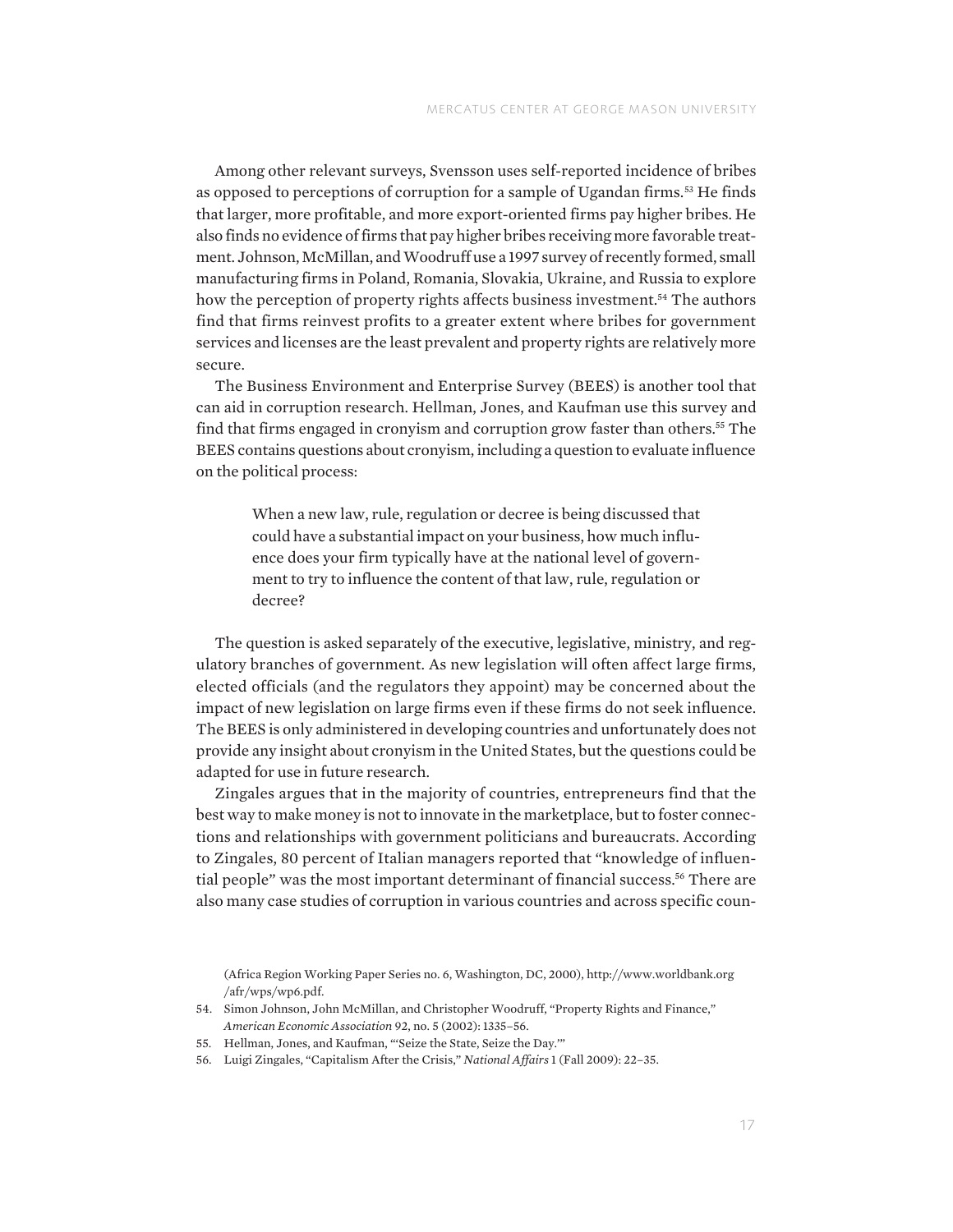tries. For example, cronyism studies have been undertaken in Italy,<sup>57</sup> Indonesia,<sup>58</sup> Turkey,<sup>59</sup> Sierra Leone,<sup>60</sup> India,<sup>61</sup> Malaysia,<sup>62</sup> Portugal,<sup>63</sup> Canada,<sup>64</sup> and Russia.<sup>65</sup>

# 4.2 Perceptions of Cronyism and Corruption among the Public

Public opinion polls provide insight into how Americans view relations between favor-seeking corporations and the system within which this cronyism occurs. Gallup surveys conducted in the aftermath of the Enron and corporate accounting scandals in 2002 provide some clues. A February 2002 Gallup poll explored perceptions of the roles of Enron executives, members of the Bush administration, and members of Congress. Figure 1 summarizes the responses. Sixty-five percent of the public clearly believed that Enron executives had done something illegal, while only 2 percent thought they had not done anything seriously wrong. Convictions of top Enron executives validated the public perception. No more than 15 percent of the public believed that the Bush administration or Republicans or Democrats in Congress had done anything illegal. The public was divided about whether politicians' actions were unethical (around 40 percent in each case) or not seriously wrong (about 30 percent).

- 57. Donatella Della Porta and Alberto Vannucci, *Corrupt Exchanges: Actors, Resources, and Mechanisms of Political Corruption* (Hawthorne, NY: Walter de Gruyter, 1999).
- 58. Benjamin A. Olken, "Corruption and the Costs of Redistribution: Micro Evidence from Indonesia," *Journal of Public Economics* 90, no. 4–5 (2006): 853–70.
- 59. Hatice Necla Keles, Tugba Kiral Ozkan, and Muhammet Bezirci, "A Study on the Effects of Nepotism, Favoritism and Cronyism on Organizational Trust in the Auditing Process in Family Businesses in Turkey," *International Business & Economics Research Journal* 10, no. 9 (2011): 9–16.
- 60. Dele Ogunmola, "Socio-Economic Injustice and Cronyism: Warlordism and Tayloryism in the Sierra Leone Civil War" (*Journal of Alternative Perspectives in the Social Sciences* Working Paper no. 3, 2009).
- 61. Surajit Mazumdar, "Crony Capitalism: Caricature or Category?" (Institute for Studies in Industrial Development Working Paper 2008/02, New Delhi, 2008).
- 62. Simon Johnson and Todd Mitton, "Cronyism and Capital Controls: Evidence from Malaysia" (NBER Working Paper 8521, Cambridge, MA, 2001).
- 63. Pedro S. Martins, "Cronyism" (Institute for the Study of Labor Discussion Paper no. 5349, Bonn, Germany, 2010).
- 64. Morck, Stangeland, and Yeung, "Inherited Wealth."
- 65. Gulnaz Sharafutdinova, "Crony Capitalism and Democracy: Paradoxes of Electoral Competition in Russia's Regions" (Kellogg Institute for International Studies Working Paper no. 335, Notre Dame, 2007).
- 66. Arthur Brooks, *The Battle: How the Fight Between Free Enterprise and Big Government Will Shape*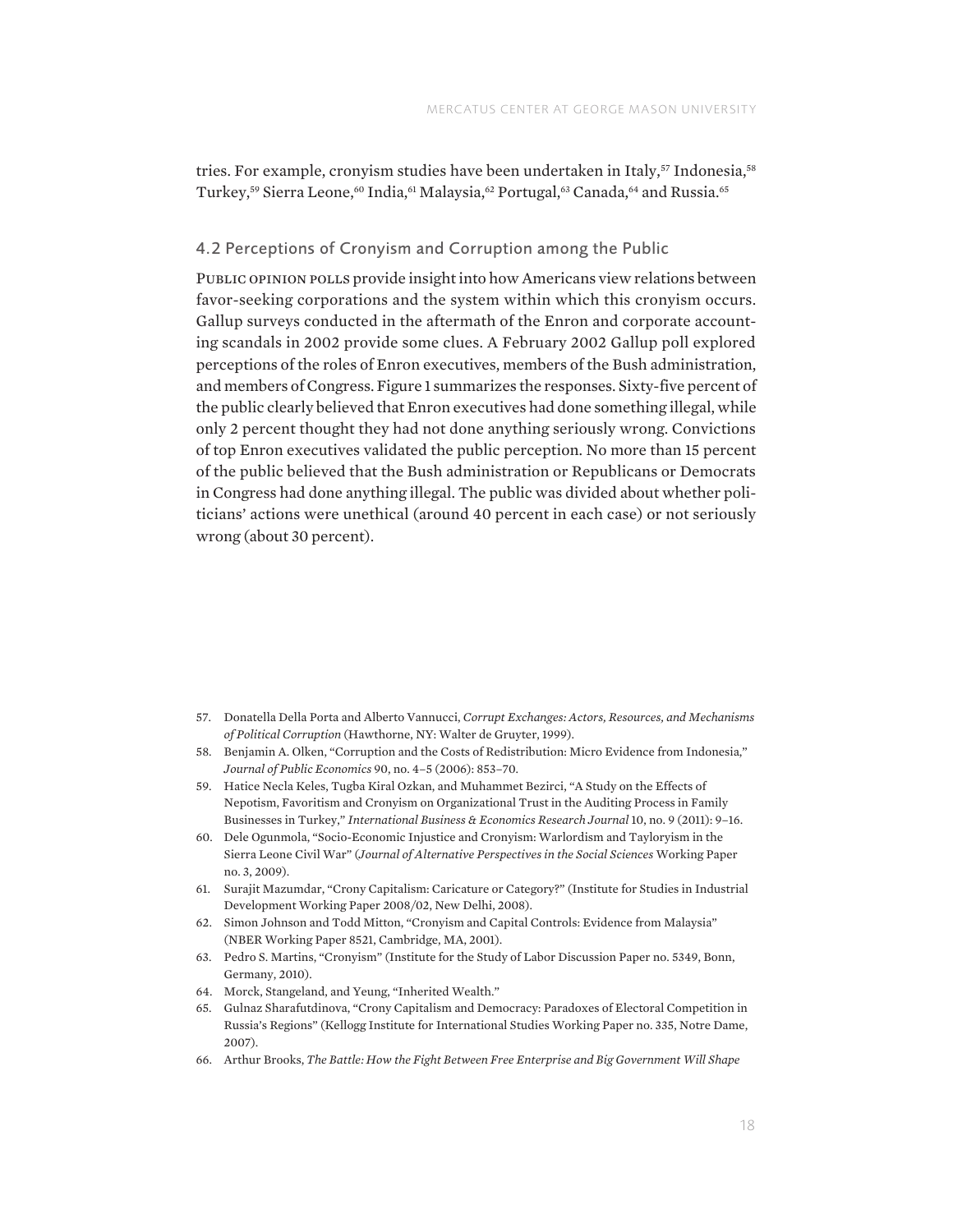#### FIGURE 1. ENRON: LEGALITY AND ETHICS

Gallup poll question: Which of the following best describes your view of . . .

- 1. The actions of executives of the Enron energy corporation?
- 2. Members of the Bush administration's involvement with the Enron corporation?
- 3. The Republicans in Congress' involvement with the Enron corporation?
- 4. The Democrats in Congress' involvement with the Enron corporation?





Source: Gallup.

A January 2002 poll question provides further evidence on expectations of political parties as a result of campaign contributions by Enron. About 80 percent of respondents believed that Enron executives expected to receive special treatment in exchange for contributions to George W. Bush and congressional Democrats. But as figure 2 shows, people were less likely to think politicians would feel they owed Enron executives special treatment as a result of the contributions; about 30 percent thought Bush would feel obligated and about 55 percent thought that congressional Democrats would feel obligated.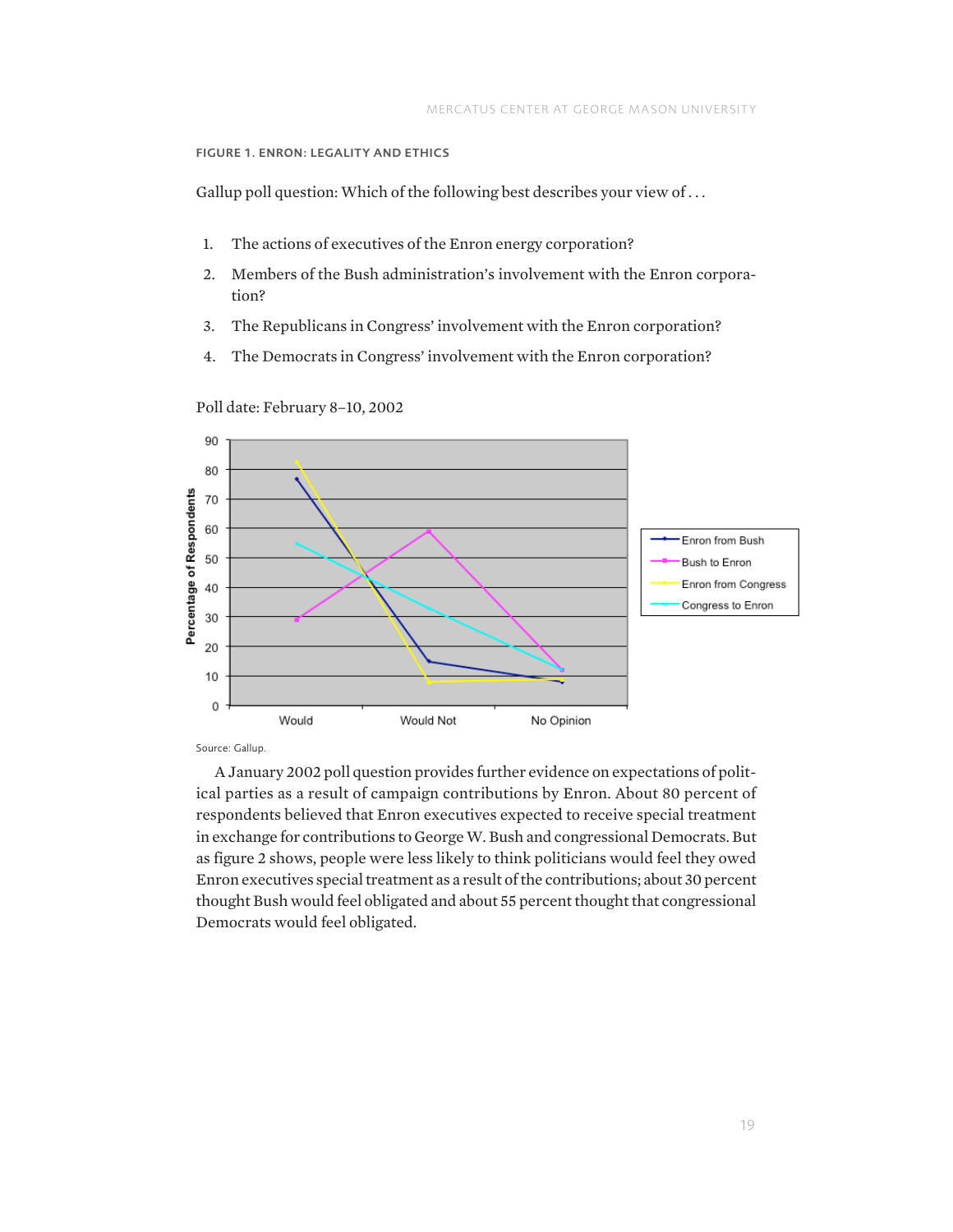#### FIGURE 2. EXPECTATIONS OF ENRON

Gallup poll questions:

Question 1: As you may know, Enron executives have made major donations to George W. Bush's presidential election campaign. Do you think Enron executives felt they would—or would not—get special treatment on policy issues in return for making these contributions?

Question 2: Do you think Bush felt he would—or would not—owe Enron executives any special treatment on policy issues by accepting these contributions?

Question 3: As you may know, Enron executives have made major donations to election campaigns for some Democrats in Congress. Do you think Enron executives felt they would—or would not—get special treatment on policy issues in return for making these contributions?

Question 4: Do you think Democrats in Congress felt they would—or would not owe Enron executives any special treatment by accepting these contributions?



Poll date: January 25–27, 2002

Source: Gallup.

A February 2002 poll asked respondents, "Which of the following do you think is the most important issue in the Enron situation?" As figure 3 shows, only about 10 percent of respondents identified that Enron lobbied the government or that the company failed as the most important issue. About two-thirds of respondents were angered by the losses imposed on Enron employees while executives were going to walk away with riches. This survey indicates that Americans accept that businesses will ask government for favors and that business failures are part of the market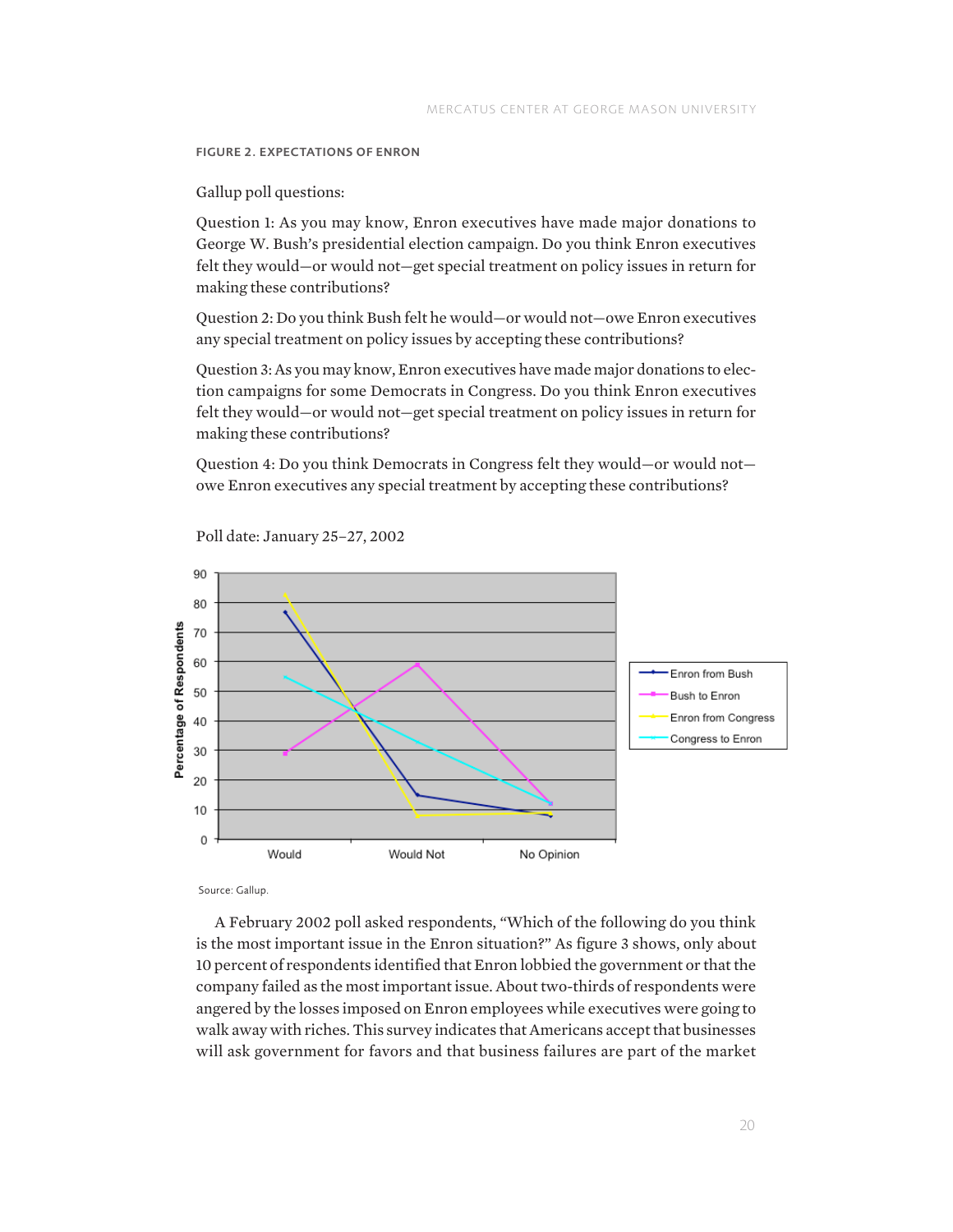economy. Even the costs of a business failure for all involved (workers, management, and stockholders) are accepted as part of the process. The prospect of executives running a company into the ground and walking away with millions when workers lose everything violates Americans' sense of fairness.

FIGURE 3. THE PROBLEM WITH ENRON

Gallup poll question: Which of the following do you think is the most important issue in the Enron situation?

- 1. Enron contributed millions of dollars to politicians and may have expected favorable treatment in return.
- 2. The actions of Enron executives led a large corporation to suddenly collapse and go bankrupt.
- 3. Many Enron employees lost their jobs and their retirement savings while Enron executives made millions.
- 4. All/some of the above.
- 5. None of the above or no opinion.

Poll date: February 8–10, 2002



Source: Gallup.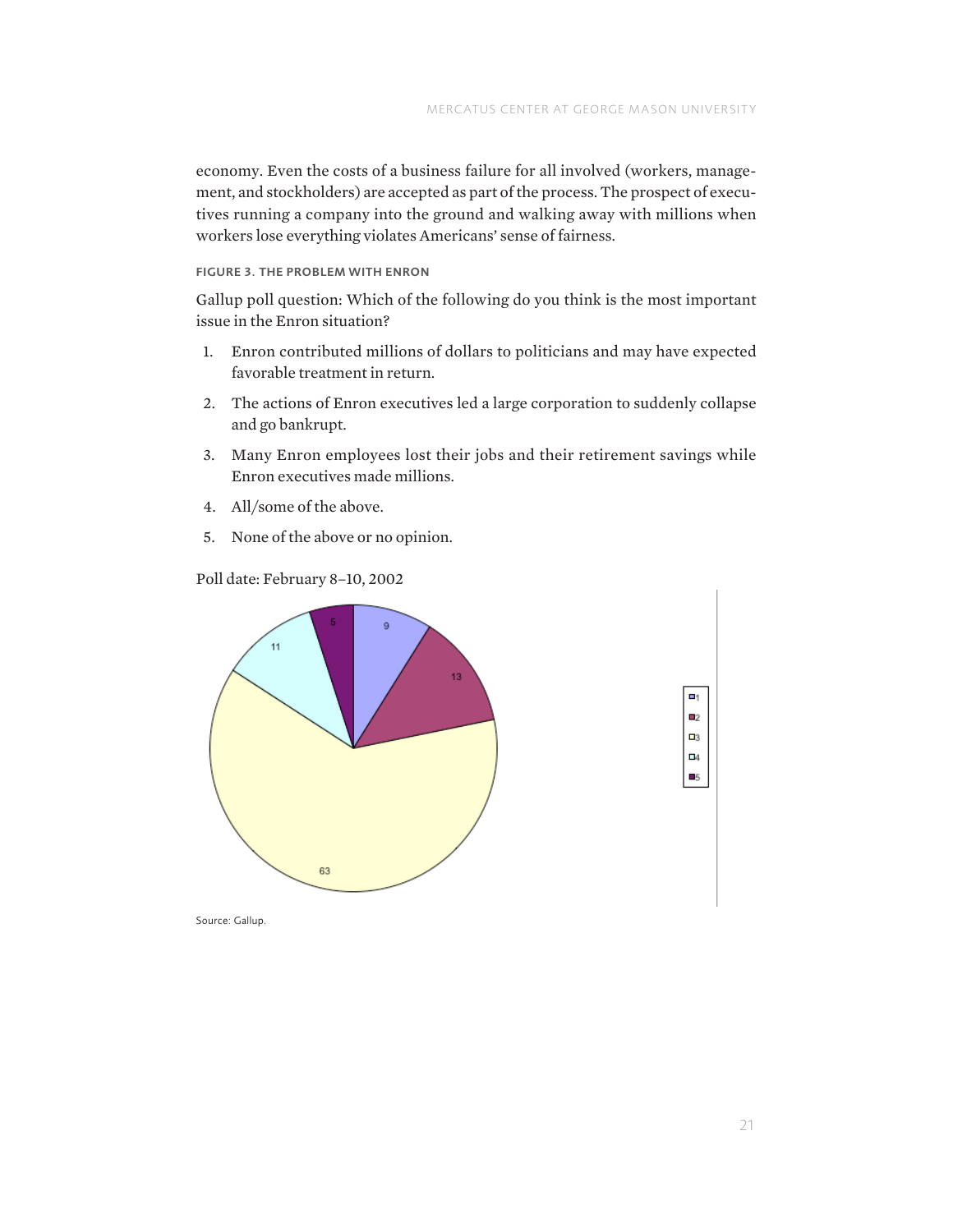Americans seem to share Adam Smith's skepticism of the motives of individual business leaders while having substantial confidence in the free enterprise system. A July 2002 Gallup poll asked:

> Would you say top executives of a larger corporation taking improper actions to help themselves at the expense of the corporation—is very widespread, is somewhat widespread, only happens occasionally, or never happens in the business world?

Over 80 percent of respondents chose very or somewhat widespread, while 50 percent in the same survey responded that "the problem of corporate corruption . . . has always been like this." Yet, around the same time (September 2002), Americans were equally divided between whether government regulation of business was "too much," the "right amount," or "too little." While skeptical of individual businesses, Americans seem to recognize the value of competition among businesses.

 Public perceptions of cronyism are important in shaping attitudes toward the market economy. If people attribute the evils of cronyism to capitalism, they could increase their support for government regulation and other restrictions on economic freedom. For instance, two-thirds of Americans polled by Gallup in July 2002 thought that legislation and increased regulation could correct the problem of corporate corruption. Gallup has asked several questions on a repeated basis since the mid-1990s allowing a compilation of several time series on attitudes toward cronyism. Figure 4 reports the results over time for four questions appearing in different Gallup polls. In each case we report poll responses so that a larger percentage indicates greater support for free enterprise than for interventionist or regulatory positions. Because of differences in the questions, a larger percentage of respondents for one question does not necessarily mean greater support for free enterprise than a similar percentage for another question. For example, for two of the questions we report a "net support" for the free enterprise position.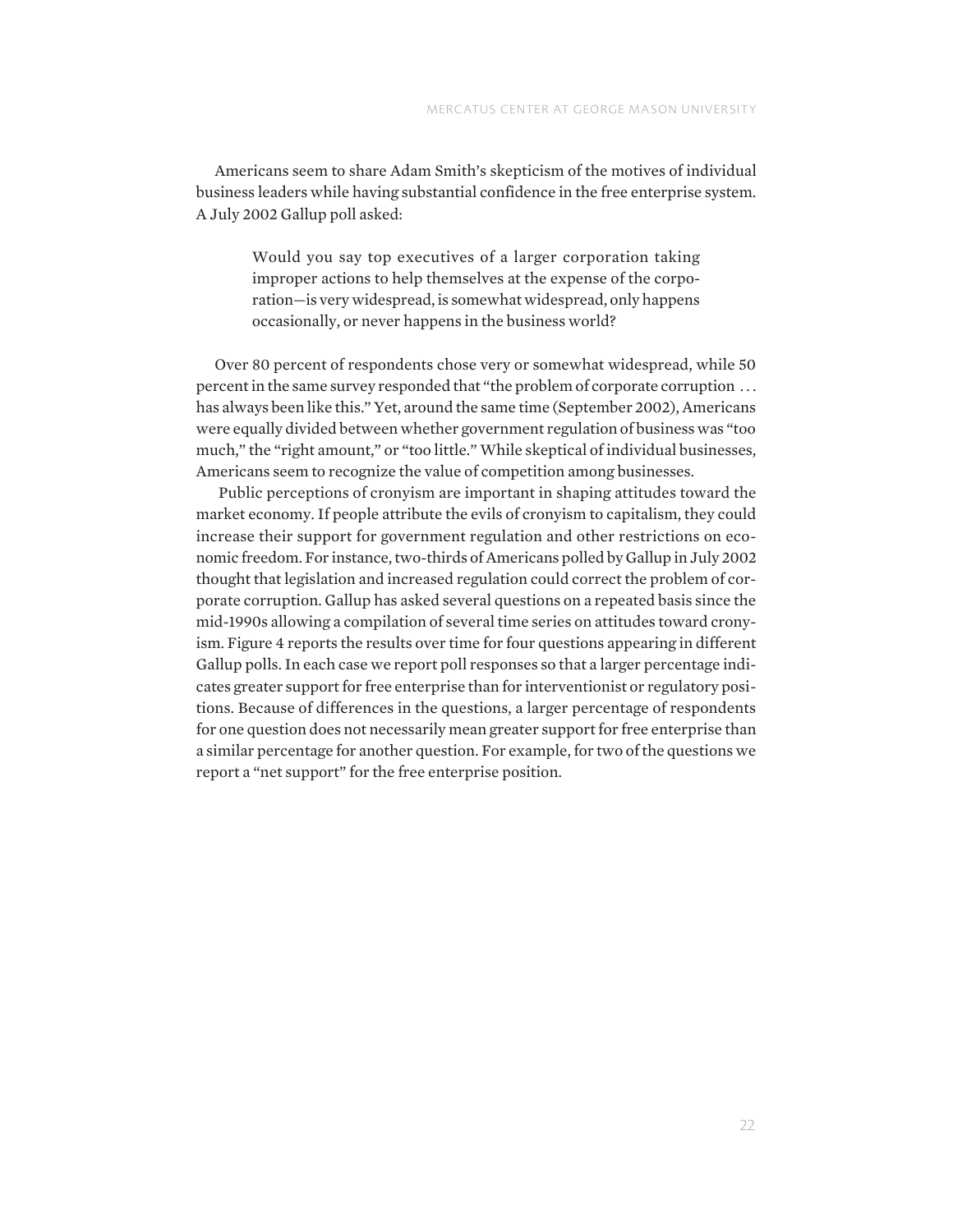FIGURE 4: PUBLIC ATTITUDES TOWARD FREE ENTERPRISE OVER TIME

Gallup poll questions:

Q1: Next, we'd like to know how you feel about the state of the nation in each of the following areas.... How about the size and influence of major corporations?

Q2: In your opinion, which of the following will be the biggest threat to the country in the future—big business, big labor, or big government?

Q3: In general, do you think there is too much, too little, or about the right amount of government regulation of business?

Q4: Now I am going to read you a list of institutions in American society. Please tell me how much confidence you, yourself, have in Big Business.

Q5: Please tell me how much confidence you, yourself, have in Small Business.



Poll dates: 1995–2012

Responses:

Q1 – Sum of responses "Very satisfied" or "Somewhat satisfied"

Q2 – Percentage responding "Big Government" minus percentage responding "Big Business"

Q3 – Percentage responding "Too much" minus percentage responding "Too little"

Q4, Q5 – Sum of responses "Great deal" or "Quite a lot"

Source: Gallup.

Figure 4 shows that support for free enterprise fluctuates but never disappears. Cronyism does appear to negatively affect the public's perception of free enterprise.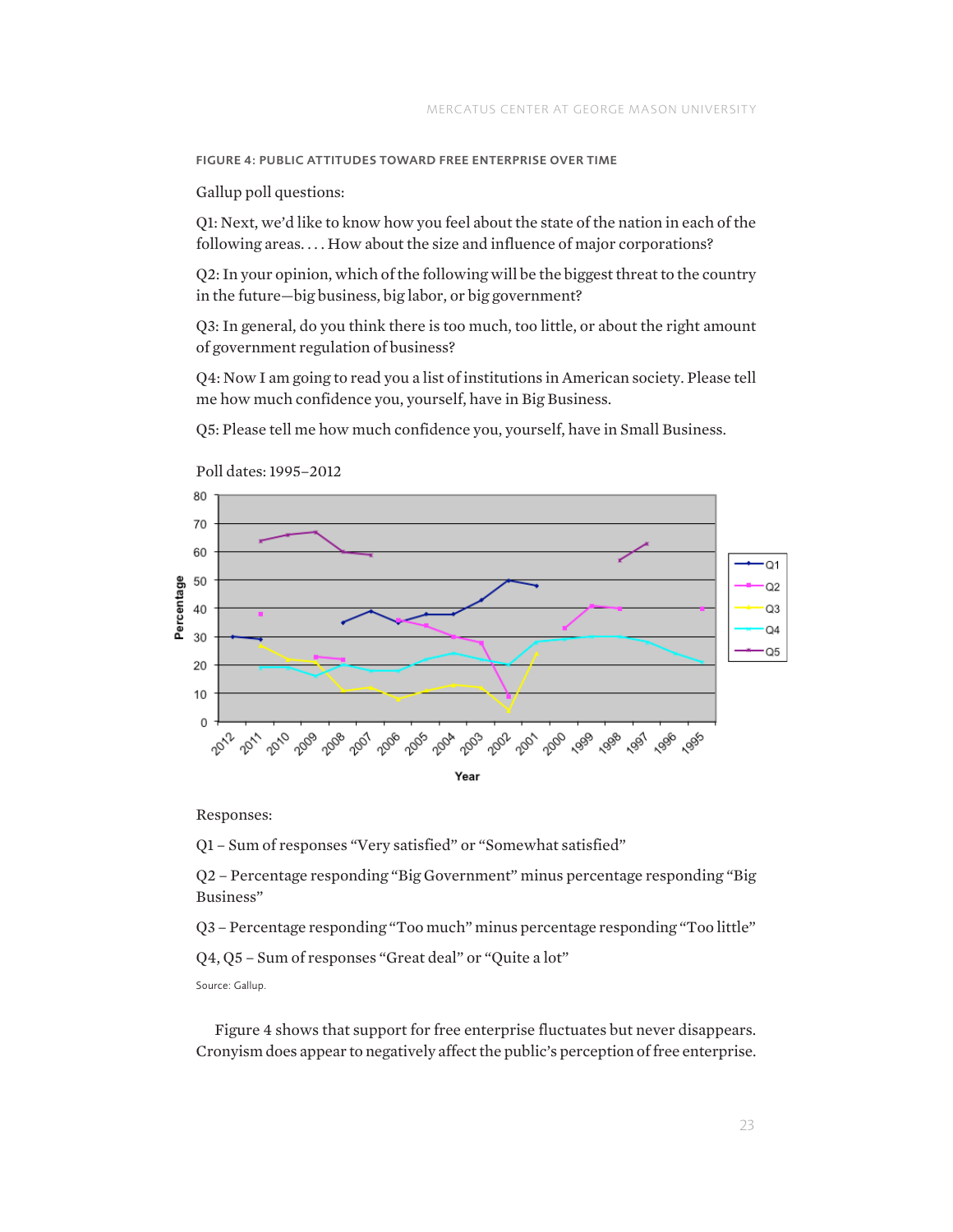The difference in the percentage of respondents who believe that big government is a threat in the future compared to big business (Question 2), for instance, has fluctuated between a low of 9 percent (in 2002) to a high of 41 percent (in 1999) since 1995. Two manifestations of cronyism during this period, Enron in 2001–02 and the financial crisis in 2008, appear to reduce support of free enterprise, with the Enron case (and the bursting of the dot-com bubble) having a larger impact. Indeed the reaction against big government revealed in the 2010 congressional elections was certainly evident in these polls, particularly in the percentage of Americans who view big government as a bigger threat than big business (Question 2) and the percentage who think there is too much regulation of business (Question 3).

Although comparison of percentages across these questions is problematic, Question 4 and Question 5 can be interpreted as demonstrating Americans' displeasure with cronyism. These two questions reveal that Americans have substantially greater confidence in small business (about 60 percent or more since 2007) than in big business (around 20 percent during these years). The esteem for small business could be in part a consequence of a perception of "us" versus "them," as many Americans own or aspire to start a small business or know a small business owner and, consequently, project self-perceived virtues on small business. The difference may also be in part due to cronyism. People recognize the value created by businesses in the economy, but know that favor seeking or lucrative government contacts typically involve large companies, and thus view big business with unease. If so, the support for small business might reflect popular support for free enterprise free of cronyism. The level of support for small business in these Gallup polls is very similar to Brooks' claim of a 70–30 split in America in support of the free enterprise system.<sup>66</sup>

Several Harris polls address ethics and crony influence on elections.<sup>67</sup> A Harris poll found that the number of Americans who believed that elections could not be run honestly rose from 36 percent in 1973 to 50 percent in 1990. The same survey found that 70 percent of respondents believed that the desire to influence government was a major cause of large campaign contributions, and 63 percent of respondents felt that companies regulated by or doing business with the government were a major cause of large campaign contributions. Americans recognize that getting

*America's Future* (New York: Basic Books, 2010).

<sup>67.</sup> Louis Harris, "Despite Skepticism, Voters Say Government Can Be Made to Work," The Harris Survey #91 (1978a); Louis Harris, "Priorities for the Country," The Harris Survey #76 (1978b); Harris, "Ethics of Top Legislators in Japan Viewed as Much Lower than Those in U.S.A.," The Harris Poll #20 (1989); Harris, "Cynicism About Campaign Spending at All-Time High," The Harris Poll #26 (1990).